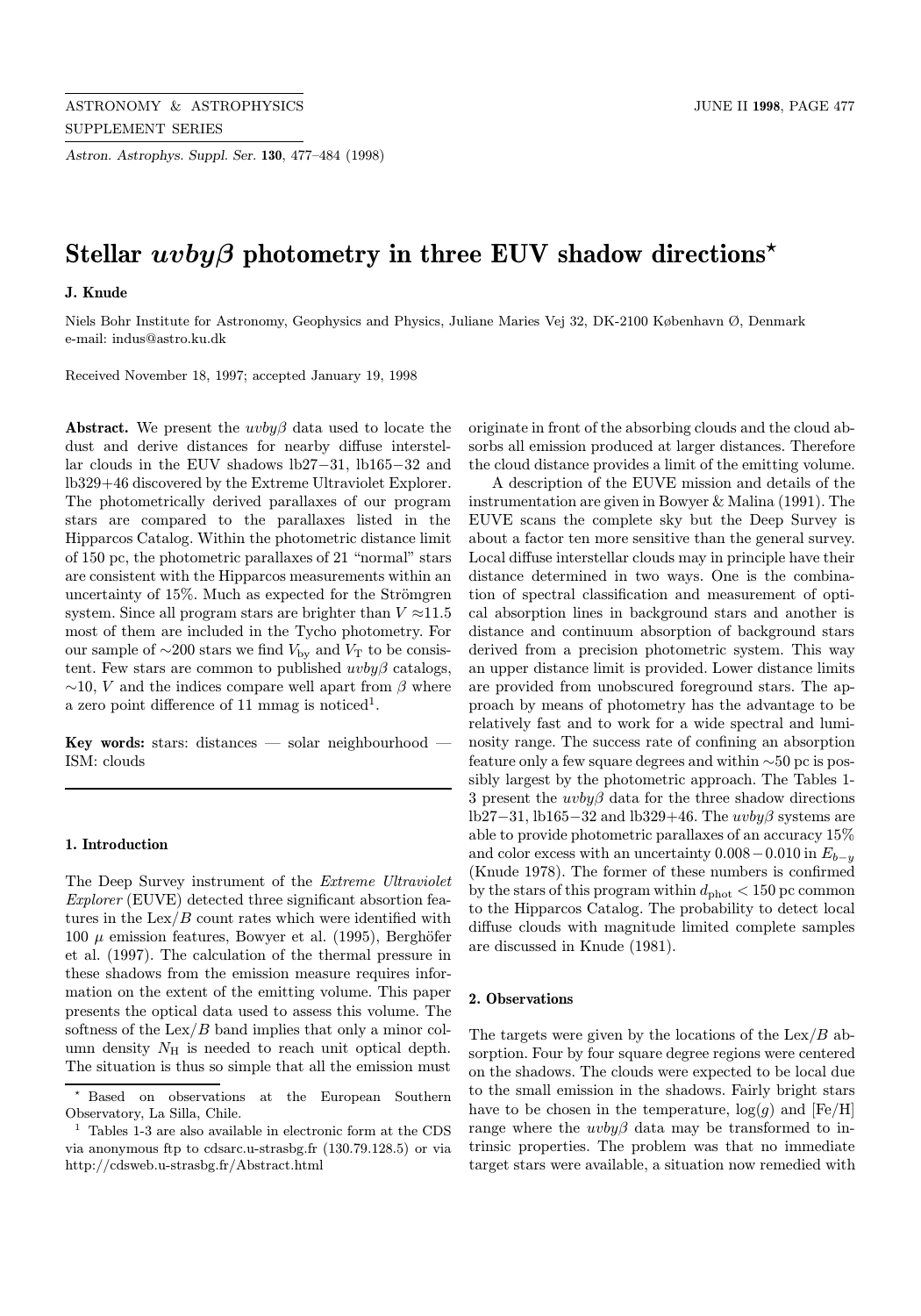Table 1. lb165−32 shadow direction. Columns 1, 2, 3 are PPM, HD/DM and Tycho numbers. Columns 4 and 5 Right ascension and declination (2000.0). Columns 6, 7, 8, 9 and 11 V,  $b - y$ ,  $m_1$ ,  $c_1$  and  $\beta$  in magnitudes. Columns 10 and 12 number of uvby and β observations. Last column comments. D: unresolved duplicity in Tycho data, G: listed in GCVS, R: weak indication of duplicity combined with indication of variability in Tycho data, S: suspected duplicity from Tycho data, U: apparent variability, W: suspected variability. Stars without PPM, HD/DM or Tycho identification are listed by a working number in the last column

| PPM    | HD/DM       |              | Tycho          | $\alpha$    | δ                                                | V      | $b - y$ | m <sub>1</sub> | $\scriptstyle c_1$         | $\boldsymbol{n}$ | β              | $\it n$          |                     |
|--------|-------------|--------------|----------------|-------------|--------------------------------------------------|--------|---------|----------------|----------------------------|------------------|----------------|------------------|---------------------|
|        |             |              |                |             |                                                  |        |         |                |                            |                  |                |                  |                     |
| 118989 | $+180455$   | 1240         | 710 1          | 03 18 46 19 | 19 01 0100                                       | 10.666 | 0.556   | 0.323          | 0.372                      | 3                | 2.580          | 3                | $\delta m_1 = -0.1$ |
| 92384  | $+190501$   | 1240         | 363 1          | 03 18 5097  | 20 00 1640                                       | 9.239  | 0.261   | 0.141          | 0.681                      | 3                | 2.669          | 3                |                     |
| 92393  | 20628       | 1240         | 399 1          | 03 19 5221  | 20 16 3790                                       | 8.355  | 0.153   | 0.188          | 0.922                      | 3                | 2.799          | 3                |                     |
| 118910 | 19895       | 1240         | 868 1          | 03 12 3290  | 18 56 3710                                       | 8.417  | 0.334   | 0.150          | 0.354                      | 3                | 2.632          | 3                |                     |
| 118928 | 20065       | 1236         | 233 1          | 03 14 0480  | 18 18 1570                                       | 8.136  | 0.396   | 0.176          | 0.270                      | 3                | 2.612          | 3                |                     |
| 118943 | $+18~0435$  | 1236         | 568 1          | 03 14 5377  | 18 40 0060                                       | 9.515  | 0.382   | 0.158          | 0.333                      | 3                | 2.580          | 3                |                     |
| 118948 | $+180436$   | 1236         | 733 1          | 03 15 0530  | 18 36 1530                                       | 10.300 | 0.366   | 0.157          | 0.476                      | 3                | 2.605          | 3                |                     |
| 118966 | $+180445$   | 1240         | 260 1          | 03 16 4248  | 19 23 2690                                       | 9.715  | 0.318   | 0.149          | 0.443                      | 3                | 2.671          | 3                |                     |
| 118987 | 20527       | 1236         | 182 1          | 03 18 41 23 | 18 28 2260                                       | 8.735  | 0.437   | 0.245          | 0.334                      | $\sqrt{3}$       | 2.605          | 3                |                     |
| 119002 | 20629       | 1240         | 796 1          | 03 19 4776  | 19 04 3460                                       | 7.409  | $-.002$ | 0.129          | 0.497                      | $\overline{4}$   | 2.718          | 4                | G                   |
|        |             |              |                |             |                                                  |        |         |                |                            |                  |                |                  |                     |
|        |             | 1236         | 742 1          | 03 18 2664  | 18 05 0280                                       | 9.835  | 0.329   | 0.119          | 0.480                      | 3                | 2.622          | 3                |                     |
|        |             | 1236         | 855 1          | 03 19 1365  | 18 08 5330                                       | 10.717 | 0.421   | 0.137          | 0.465                      | 3                | 2.655          | 3                |                     |
| 93496  | $+190529$   | 1241         | 896 1          | 03 25 5661  | 20 11 3340                                       | 10.332 | 0.215   | 0.175          | 0.841                      | 3                | 2.753          | 3                |                     |
| 118880 | 19647       | 1225         | 392 1          | 03 10 1776  | 16 48 4870                                       | 7.707  | 0.039   | 0.120          | 0.992                      | 4                | 2.807          | 4                |                     |
| 118893 | 19722       | 1225         | 80 1           | 03 11 0476  | 17 18 1470                                       | 8.457  | 0.341   | 0.151          | 0.376                      | 3                | 2.631          | 3                |                     |
| 118906 | $+190481$   | 1240         | 958 1          | 03 12 2123  | 19 53 2930                                       | 10.035 | 0.358   | 0.149          | 0.351                      | 3                | 2.613          | 3                |                     |
| 118915 | 19957       | 1236         | 512 1          | 03 13 0003  | 17 07 5610                                       | 8.514  | 0.312   | 0.152          | 0.446                      | 3                | 2.627          | 3                |                     |
| 118937 | $+160408$   | 1232         | 64 1           | 03 14 3448  | 16 33 4170                                       | 10.453 | 0.322   | 0.169          | 0.396                      | 3                | 2.652          | 3                |                     |
| 118950 | 20181       | 1232         | 536 1          | 03 15 0650  | 16 15 1940                                       | 8.443  | 0.360   | 0.148          | 0.472                      | $\sqrt{3}$       | 2.645          | 3                |                     |
| 118981 | $+15\ 0462$ | 1232         | 434 1          | 03 18 1061  | 16 10 2840                                       | 10.482 | 0.440   | 0.168          | 0.439                      | 3                | 2.575          | 3                |                     |
|        |             |              |                |             |                                                  |        |         |                |                            |                  |                |                  |                     |
| 118985 | 20477       | 1236         | 260 1          | 03 18 2003  | 18 10 1870                                       | 7.519  | 0.399   | 0.194          | 0.372                      | 6                | $\;\:2.604$    | 6                |                     |
| 119018 | $+150470$   | 1233         | 355 1          | 03 20 3257  | 16 19 5880                                       | 9.206  | 0.266   | 0.209          | 0.827                      | 3                | 2.799          | 3                |                     |
| 119037 | 20922       | 1233         | 640 1          | 03 22 5358  | 16 21 3530                                       | 8.863  | 0.336   | 0.170          | 0.387                      | 3                | 2.637          | 3                |                     |
| 119048 | 20996       | 1233         | 299 1          | 03 23 5252  | 16 43 1690                                       | 8.492  | 0.260   | 0.150          | 0.532                      | 3                | 2.686          | 3                |                     |
|        | $+170545$   | 1237         | 1095 2         | 03 24 1431  | 17 32 5900                                       | 8.130  | 0.387   | 0.167          | 0.415                      | 3                | 2.616          | 3                |                     |
| 119056 |             | 1237         | 1095 1         | 03 24 1465  | 17 32 5620                                       | 8.131  | 0.381   | 0.174          | 0.427                      | 3                | 2.606          | 3                | 119055?             |
| 119059 | $+180475$   | 1241         | 1048 1         | 03 24 3330  | 19 03 4850                                       | 9.107  | 0.269   | 0.167          | 0.472                      | 3                | 2.690          | 3                |                     |
| 119060 | $+180476$   | 1241         | 100 1          | 03 24 4181  | 19 24 0660                                       | 8.832  | 0.185   | 0.207          | 0.754                      | 3                | 2.738          | 3                |                     |
| 119074 | $+170552$   | 1237         | 220 1          | 03 25 2666  | 17 50 0090                                       | 9.520  | 0.249   | 0.220          | 0.755                      | 3                | 2.694          | 3                |                     |
| 119075 |             | 1237         | 643 1          | 03 25 3083  | 17 08 3400                                       | 9.445  | 0.409   | 0.215          | 0.302                      | 3                | 2.578          | 3                |                     |
|        | $+160440$   |              |                |             |                                                  |        |         |                |                            |                  |                |                  |                     |
| 119077 | $+19\;0527$ | 1241         | 901 1          | 03 25 3991  | 19 32 1560                                       | 9.239  | 0.392   | 0.133          | $0.433 \mid 3$             |                  | 2.609          | 2                |                     |
|        |             | 1236         | 218 1          | 03 17 0880  | 17 12 5590                                       | 10.527 | 0.445   | 0.180          | 0.358                      | 3                | 2.620          | $\boldsymbol{2}$ |                     |
|        |             | 1236         | 222 1          | 03 19 0350  | 17 20 1560                                       | 10.669 | 0.433   | 0.149          | 0.465                      | 3                | 2.606          | 2                |                     |
|        |             | 1236         | 399 1          | 03 17 4510  | 18 37 0060                                       | 10.390 | 0.423   | 0.126          | 0.314                      | 3                | 2.605          | 2                |                     |
|        |             |              |                | 03 17 2990  | 18 01 1920                                       | 10.939 | 0.349   | 0.167          | 0.316                      | 3                | 2.636          | $\overline{2}$   | 16532c037           |
|        |             |              |                | 03 16 4210  | 17 46 2130                                       | 11.156 | 0.461   | 0.123          | 0.252                      | 3                | $2.597\,$      | 2                | 16532c042           |
|        |             | 1236         | 630 1          | 03 19 2530  | 17 15 3180                                       | 10.818 | 0.403   | 0.180          | 0.301                      | 3                | 2.623          | $\overline{2}$   |                     |
|        |             | 1236         | 888 1          | 03 16 1790  | 17 31 4500                                       | 10.136 | 0.361   | 0.146          | 0.310                      | 3                | 2.593          | $\boldsymbol{2}$ |                     |
|        |             | 1237         | 275 1          | 03 20 1060  | 18 16 0000                                       | 10.428 | 0.343   | 0.146          | 0.363                      | 3                | 2.629          | 2                |                     |
|        | $+170535$   | 1237         | 637 1          | 03 20 5590  | 17 37 1270                                       | 9.858  | 0.399   | 0.125          | 0.394                      | 3                | 2.604          | 2                |                     |
|        |             |              |                |             |                                                  |        |         |                |                            |                  |                |                  |                     |
|        |             | 1237         | 786 1          | 03 21 0200  | 17 13 3590                                       | 10.819 | 0.339   | 0.142          | 0.423                      | 3                | 2.639          | 2                |                     |
|        |             |              | 1237 1020 1    | 03 21 0780  | 17 40 3830                                       | 10.414 | 0.422   | 0.150          | 0.310                      | 3                | 2.601          | $\boldsymbol{2}$ |                     |
|        |             |              |                | 03 19 4260  | 18 28 1220                                       | 11.234 | 0.387   | 0.185          | 0.287                      | 3                | 2.583          | $\boldsymbol{2}$ | 16532e005           |
|        |             |              |                |             | 03 21 3450 17 42 0000 11.510 0.380 0.157 0.386 3 |        |         |                |                            |                  | $2.656 \mid 2$ |                  | 16532e033           |
|        |             |              |                | 03 20 0180  |                                                  |        |         |                |                            |                  | 2.608          |                  |                     |
|        |             | 1237<br>1237 | 544 1<br>938 1 |             | 18 12 5980<br>18 43 3580                         | 10.971 | 0.367   | 0.135          | 0.397<br>$0.536 \,   \, 3$ | 3                | 2.690          | 2<br>2           |                     |
|        |             |              | 784 1          | 03 22 3820  | 19 25 5450                                       | 10.975 | 0.371   | 0.099<br>0.175 | $0.350 \,   \, 3$          |                  | 2.583          | 2                |                     |
|        |             | 1241         |                | 03 20 1880  |                                                  | 10.492 | 0.460   |                | $0.451\,$ $3$              |                  |                |                  |                     |
|        |             | 1236         | 466 1          | 03 15 5330  | 17 50 1310                                       | 11.005 | 0.433   | 0.119          |                            |                  | 2.620          | 2                |                     |
|        |             | 1236         | 682 1<br>697 1 | 03 15 3550  | 17 23 4290                                       | 10.862 | 0.441   | 0.124          | $0.416 \,   \, 3$          |                  | 2.609          | 2                |                     |
|        |             | 1236         |                | 03 16 0790  | 17 50 4030                                       | 10.990 | 0.372   | 0.147          | $0.387$ 3                  |                  | 2.654          | 2                |                     |
|        |             |              |                |             |                                                  |        |         |                |                            |                  |                |                  |                     |
|        |             | 1236         | 1002 1         | 03 18 2040  | 18 35 0320                                       | 11.165 | 0.271   | 0.194          | $0.876 \,   \, 3$          |                  | $2.775\,$      | $\boldsymbol{2}$ |                     |
|        |             | 1237         | 128 1          | 03 23 1280  | 18 36 3790                                       | 11.106 | 0.234   | 0.190          | 0.699                      | 3                | 2.816          | 2                | $V - V_T = 0.5$     |
|        |             |              |                | 03 20 5370  | 19 06 4510                                       | 11.317 | 0.429   | 0.125          | $0.474 - 3$                |                  | 2.734          | 2                | 16532e069           |
|        |             | 1236         | 327 1          | 03 16 0860  | 18 38 0550                                       | 10.780 | 0.298   | 0.149          | 0.615                      | 3                | 2.794          | 2                |                     |
|        |             | 1240         | 706 1          | 03 15 4730  | 19 13 3630                                       | 9.799  | 0.221   | 0.192          | $0.683 \mid 3$             |                  | 2.735          | $\boldsymbol{2}$ |                     |
|        |             | 1241         | 207 1          | 03 20 3410  | 19 10 4930                                       | 8.915  | 0.208   | 0.169          | 0.838                      | 3                | 2.872          | $\boldsymbol{2}$ | D                   |
|        |             | 1236         | 892 1          | 03 13 3090  | 17 13 1980                                       | 10.974 | 0.252   | 0.173          | 0.667                      | 3                | 2.728          | $\boldsymbol{2}$ |                     |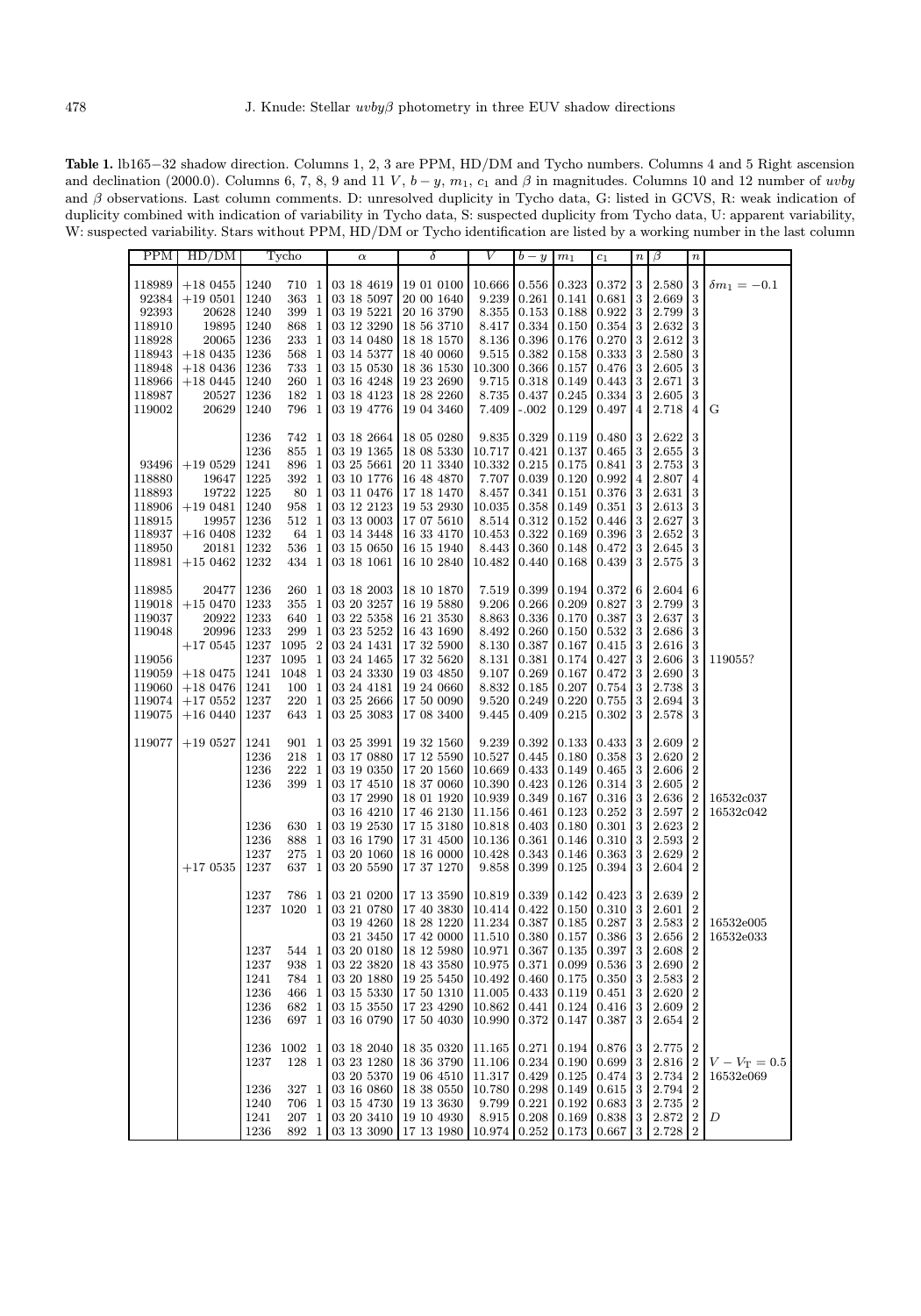Table 2. lb27−31 shadow direction. Columns 1, 2, 3 are PPM, HD/DM and Tycho numbers. Columns 4 and 5 Right ascension and declination (2000.0). Columns 6, 7, 8, 9 and 11 V,  $b - y$ ,  $m_1$ ,  $c_1$  and  $\beta$  in magnitudes. Columns 10 and 12 number of uvby and  $\beta$  observations. Last column comments. D: unresolved duplicity in Tycho data, G: lised in GCVS, R: weak indication of duplicity combined with indication of variability in Tycho data, S: suspected duplicity from Tycho data, U: apparent variability, W: suspected variability. Stars without PPM, HD/DM or Tycho identification are listed by a working number in the last column

| $\sqrt{3}$<br>$0.455 \mid 3$<br>2.735<br>6335<br>384 1<br>20 43 4350<br>$-1829049$<br>10.949<br>0.370<br>0.149<br>$\boldsymbol{3}$<br>$0.584$ 3<br>6335<br>1575 1<br>20 42 5980<br>$-1758360$<br>10.986<br>0.314<br>0.145<br>2.745<br>3<br>5331<br>0.322<br>$0.368$ 3<br>2.750<br>16 1<br>20 47 0630<br>$-16$ 42 164<br>10.934<br>0.182<br>$\boldsymbol{3}$<br>427 1<br>$0.766$   3<br>2.753<br>237983<br>198320<br>6344<br>20 50 0600<br>$-16\;32\;583$<br>10.097<br>0.212<br>0.166<br>$20\ 38\ 1500$<br>$0.418$ 3<br>2.780<br>3<br>$-17\;11\;513$<br>11.029<br>0.406<br>0.168<br>2731nw007<br>$\boldsymbol{3}$<br>0.772<br>3<br>2.830<br>6338<br>511 1<br>20 38 3250<br>$-18\ 56\ 274$<br>10.887<br>0.209<br>0.137<br>$\boldsymbol{3}$<br>196582<br>0.111<br>$0.879$ 3<br>2.830<br>722091<br>6338<br>1763 1<br>20 38 5270<br>$-19\;10\;455$<br>9.765<br>0.209<br>3<br>$0.469$ 3<br>2.651<br>6339<br>338 1<br>20 44 2870<br>$-1906086$<br>10.821<br>0.372<br>0.136<br>3<br>722149<br>6339<br>365 1<br>20 42 3110<br>$-1851376$<br>0.380<br>$0.414 \,   \, 3$<br>2.607<br>10.470<br>0.135<br>3<br>$0.493 \mid 3$<br>2.700<br>6339<br>567 1<br>20 44 2010<br>$-1853025$<br>10.817<br>0.272<br>0.171<br>10.273<br>0.380<br>2.667<br>3<br>722156<br>6339<br>860 1<br>20 42 4740<br>$-19\;08\;237$<br>0.163<br>0.414<br>-3<br>$\sqrt{3}$<br>0.391<br>$0.419$ 3<br>2.621<br>6339<br>1742 1<br>20 44 3560<br>$-19\;08\;427$<br>10.924<br>0.168<br>0.328<br>$0.391$   3<br>2.647<br>3<br>20 48 0210<br>$-18$ 49 177<br>10.805<br>0.136<br>$27 - 31c042$<br>2.624<br>$\sqrt{3}$<br>6335<br>235 1<br>20 43 2360<br>0.382<br>$0.370$ 3<br>722165<br>$-17\;46\;183$<br>10.438<br>0.151<br>3<br>807 1<br>10.729<br>0.351<br>$0.382 \,   \, 3$<br>2.593<br>6335<br>20 45 2580<br>$-1800451$<br>0.153<br>$0.384$ 3<br>$\sqrt{3}$<br>722210<br>$-1729537$<br>0.484<br>2.634<br>6335<br>1000 1<br>20 46 2630<br>10.563<br>0.155<br>6335<br>1037 1<br>$-1746336$<br>0.368<br>$0.449 \,   \, 3$<br>2.632<br>3<br>722180<br>20 44 1630<br>10.137<br>0.151<br>D<br>0.388<br>$0.336$ 3<br>2.607<br>20 42 5660<br>$-17$ 55 499<br>10.507<br>0.158<br>3<br>$27 - 31c084$<br>722224<br>$-17\ 6085$<br>$-16$ 43 563<br>10.314<br>0.379<br>$0.404 \,   \, 3$<br>2.630<br>3<br>6331<br>35 1<br>20 47 3420<br>0.140<br>3<br>722248<br>198276<br>871 1<br>20 49 4250<br>$-1633144$<br>10.358<br>0.313<br>$0.438 \mid 3$<br>2.685<br>6344<br>0.124<br>3<br>722231<br>6344 1292 1<br>$-1651483$<br>0.420<br>0.182<br>0.336   3<br>2.592<br>20 48 1900<br>10.750<br>3<br>722244<br>$-16\ 30\ 075$<br>10.320<br>$0.419$ 3<br>2.634<br>6344 1574 1<br>20 49 1530<br>0.421<br>0.140<br>3<br>6334<br>743 1<br>20 39 1380<br>$-17$ 03 457<br>10.548<br>0.349<br>0.125<br>$0.461$ 3<br>2.660<br>$\sqrt{3}$<br>6334 1515 1<br>$-1720410$<br>10.788<br>0.339<br>0.128<br>$0.538 \,   \, 3$<br>2.618<br>20 38 0320<br>2.639<br>3<br>722115<br>6335 1022 1<br>20 40 2980<br>$-17$ 16 140<br>11.036<br>0.324<br>0.126<br>$0.444 \,   \, 3$<br>$\sqrt{3}$<br>722058<br>196286<br>6338<br>1786 1<br>20 36 5800<br>$-1908422$<br>10.130<br>0.354<br>0.439 <sup>3</sup><br>2.620<br>0.160<br>6335<br>620 1<br>$-1827122$<br>10.584<br>0.318<br>0.109<br>$0.500 \,   \, 3$<br>2.673<br>3<br>20 40 1280<br>237685<br>196350<br>6334<br>935 1<br>$-16$ 52 327<br>8.832<br>0.155<br>$0.819$ 4<br>2.770<br>20 37 1982<br>0.188<br>4<br>237691<br>196353<br>6338<br>617 1<br>20 37 2801<br>$-19$ 15 099<br>9.516<br>0.150<br>0.165<br>$0.860$ 3<br>2.805<br>3<br>3<br>237708<br>6334 1011 1<br>$-17\;30\;064$<br>9.732<br>0.192<br>0.304<br>2.843<br>196470<br>20 38 0981<br>$0.616 \,   \, 3$<br>237732<br>$-19\,5876$<br>6338 1832 1<br>0.099<br>0.206<br>$0.924$ 3<br>2.855<br>3<br>20 39 1334<br>$-19\;20\;243$<br>10.005<br>0.288<br>237753<br>196760<br>6330<br>805 1<br>20 39 5828<br>$-16$ 18 596<br>9.872<br>0.162<br>$0.615$ 3<br>2.769<br>3<br>237775<br>196934<br>6335 1720 1<br>8.496<br>0.064<br>$1.087$   3<br>2.862<br>3<br>20 40 5838<br>$-17\;47\;445$<br>0.173<br>3<br>237799<br>197091<br>6335<br>1400 1<br>20 41 5846<br>$-1752513$<br>8.968<br>0.098<br>0.210<br>$0.896$ 3<br>2.844<br>3<br>237803<br>197145<br>6335<br>136 1<br>20 42 1571<br>$-18\ 35\ 407$<br>9.023<br>0.171<br>$0.803 \,   \, 3$<br>2.794<br>0.177<br>2.752<br>237812<br>197187<br>6335<br>1160 1<br>20 42 3979<br>$-1806348$<br>7.348<br>0.188<br>0.195<br>0.817<br>6<br>6<br>237827<br>197298<br>6331<br>140 1<br>20 43 2149<br>$-16\ 50\ 249$<br>10.102<br>0.136<br>$0.876 \mid 3$<br>2.830<br>3<br>0.197<br>237862<br>197522<br>6339<br>48 1<br>20 44 4722<br>$-18$ 49 205<br>10.259<br>0.127<br>0.200<br>$0.984$ 3<br>2.880<br>3<br>3<br>237906<br>197859<br>6335 1470 1<br>20 46 5137<br>$-1759480$<br>9.814<br>0.307<br>$0.535 \mid 3$<br>2.730<br>0.141<br>6348 1234 1<br>2.827<br>3<br>237956<br>198182<br>20 49 0436<br>$-16\,57\,006$<br>9.628<br>0.147<br>0.196<br>$0.815$ 3<br>$2.770\,$<br>$\boldsymbol{3}$<br>6348 1238 1<br>$0.775 \mid 3$<br>237962<br>198187<br>20 49 1190<br>$-17$ 04 $311$<br>9.858<br>0.190<br>0.163<br>$\sqrt{3}$<br>237996<br>198432<br>6348 1105 1<br>20 50 4909<br>$-18$ 13 570<br>9.194<br>0.225<br>0.161<br>$0.683 \mid 3$<br>2.750<br>0.333<br>$0.530 \,   \, 3$<br>2.732<br>3<br>$-20\,6066$<br>6352 1661 1<br>10.586<br>0.112<br>271784<br>20 54 2767<br>$-2009504$<br>9.879 0.209 0.200 0.709 3 2.776 3 U, R<br>198030 6348 1237 1 20 48 0858<br>$-16\ 55\ 245$<br>2.666<br>196311<br>6338<br>789 1<br>20 37 0634<br>$-19\;26\;519$<br>10.132<br>0.296<br>$0.144 \mid 0.461 \mid$<br>3<br>237679<br>3<br>196352<br>6334 1457<br>0.288<br>$0.470$ 3<br>2.664<br>3<br>237689<br>$\mathbf{1}$<br>20 37 2401<br>$-17\;46\;466$<br>9.447<br>0.153<br>196471<br>6338 1177 1<br>20 38 1195<br>8.670<br>0.254<br>0.553<br>2.690<br>237709<br>$-18$ 47 353<br>0.146<br>4<br>4<br>2.698<br>$\sqrt{3}$<br>196510<br>6334 1720 1<br>20 38 2778<br>$-18$ 38 306<br>8.878<br>0.253<br>$0.535 \,   \, 3$<br>237716<br>0.149<br>1249 1<br>2.662<br>196617<br>6330<br>20 39 0431<br>$-16333343$<br>7.182<br>0.311<br>0.146<br>0.463 5<br>5<br>237729<br>$\sqrt{3}$<br>237740<br>196678<br>6338<br>459 1<br>20 39 2994<br>$-1900382$<br>9.908<br>0.361<br>$0.388$ 3<br>2.624<br>0.161<br>2.612<br>0.347<br>$0.340\,$<br>237771<br>196892<br>6339<br>372 1<br>20 40 4940<br>$-18$ 47 334<br>8.245<br>0.103<br>4<br>$\vert 4$<br>2.627<br>3<br>237781<br>196980<br>6335<br>730 1<br>$-17$ 41 009<br>9.720<br>0.269<br>0.563<br>3<br>W<br>20 41 1319<br>0.141<br>2.601<br>$\sqrt{3}$<br>237785<br>196996<br>6335<br>1332 1<br>20 41 1941<br>$-1735549$<br>9.298<br>0.330<br>0.146<br>$0.374$ 3<br>2.625<br>237819<br>197212<br>6339<br>299 1<br>20 42 5769<br>$-1929131$<br>0.123<br>0.322<br>8.571<br>0.481<br>4<br>4<br>$2.623 \mid 3$<br>237825<br>$-17\ 6064$<br>6335<br>1356 1<br>20 43 1846<br>$-1701086$<br>0.410<br>0.189<br>0.326<br>3<br>10.134<br>2.636<br>237832<br>197318<br>384 1<br>20 43 3051<br>$-19\;06\;515$<br>0.360<br>0.181<br>0.349<br>3<br>3<br>$S, V - V_T = -0.3$<br>6339<br>9.551<br>2.596<br>237838<br>6339<br>881 1<br>20 43 4245<br>$-19$ 14 173<br>10.278<br>0.400<br>0.377<br>3<br>3<br>0.150<br>2.711<br>$\boldsymbol{3}$<br>237842<br>6331<br>132 1<br>20 43 5292<br>$-16$ 45 422<br>0.276<br>0.129<br>0.616<br>$\overline{\mathbf{3}}$<br>197381<br>9.646<br>6335<br>20 43 5396<br>9.799<br>0.313<br>$0.525$ 3<br>$2.651 \,   \, 3$<br>237843<br>197401<br>961 1<br>$-17$ 43 050<br>0.107<br>2.647<br>$\sqrt{3}$<br>237879<br>6335<br>1577<br>$\mathbf{1}$<br>20 45 5907<br>$-18$ 18 074<br>0.442<br>3<br>197710<br>9.701<br>0.378<br>0.141 | <b>PPM</b> | HD/DM | Tycho | $\alpha$ | δ | V | $b - y$ | $m_1$ | $c_1$ | $n \mid \beta$ | $\, n$ |  |
|-----------------------------------------------------------------------------------------------------------------------------------------------------------------------------------------------------------------------------------------------------------------------------------------------------------------------------------------------------------------------------------------------------------------------------------------------------------------------------------------------------------------------------------------------------------------------------------------------------------------------------------------------------------------------------------------------------------------------------------------------------------------------------------------------------------------------------------------------------------------------------------------------------------------------------------------------------------------------------------------------------------------------------------------------------------------------------------------------------------------------------------------------------------------------------------------------------------------------------------------------------------------------------------------------------------------------------------------------------------------------------------------------------------------------------------------------------------------------------------------------------------------------------------------------------------------------------------------------------------------------------------------------------------------------------------------------------------------------------------------------------------------------------------------------------------------------------------------------------------------------------------------------------------------------------------------------------------------------------------------------------------------------------------------------------------------------------------------------------------------------------------------------------------------------------------------------------------------------------------------------------------------------------------------------------------------------------------------------------------------------------------------------------------------------------------------------------------------------------------------------------------------------------------------------------------------------------------------------------------------------------------------------------------------------------------------------------------------------------------------------------------------------------------------------------------------------------------------------------------------------------------------------------------------------------------------------------------------------------------------------------------------------------------------------------------------------------------------------------------------------------------------------------------------------------------------------------------------------------------------------------------------------------------------------------------------------------------------------------------------------------------------------------------------------------------------------------------------------------------------------------------------------------------------------------------------------------------------------------------------------------------------------------------------------------------------------------------------------------------------------------------------------------------------------------------------------------------------------------------------------------------------------------------------------------------------------------------------------------------------------------------------------------------------------------------------------------------------------------------------------------------------------------------------------------------------------------------------------------------------------------------------------------------------------------------------------------------------------------------------------------------------------------------------------------------------------------------------------------------------------------------------------------------------------------------------------------------------------------------------------------------------------------------------------------------------------------------------------------------------------------------------------------------------------------------------------------------------------------------------------------------------------------------------------------------------------------------------------------------------------------------------------------------------------------------------------------------------------------------------------------------------------------------------------------------------------------------------------------------------------------------------------------------------------------------------------------------------------------------------------------------------------------------------------------------------------------------------------------------------------------------------------------------------------------------------------------------------------------------------------------------------------------------------------------------------------------------------------------------------------------------------------------------------------------------------------------------------------------------------------------------------------------------------------------------------------------------------------------------------------------------------------------------------------------------------------------------------------------------------------------------------------------------------------------------------------------------------------------------------------------------------------------------------------------------------------------------------------------------------------------------------------------------------------------------------------------------------------------------------------------------------------------------------------------------------------------------------------------------------------------------------------------------------------------------------------------------------------------------------------------------------------------------------------------------------------------------------------------------------------------------------------------------------------------------------------------------------------------------------------------------------------------------------------------------------------------------------------------------------------------------------------------------------------------------------------------------------------------------------------------------------------------------------------------------------------------------------------------------------------------------------------------------------------------------------------------------------------------------------------------------------------------------------------------------------------------------------------------------------------------------------------|------------|-------|-------|----------|---|---|---------|-------|-------|----------------|--------|--|
|                                                                                                                                                                                                                                                                                                                                                                                                                                                                                                                                                                                                                                                                                                                                                                                                                                                                                                                                                                                                                                                                                                                                                                                                                                                                                                                                                                                                                                                                                                                                                                                                                                                                                                                                                                                                                                                                                                                                                                                                                                                                                                                                                                                                                                                                                                                                                                                                                                                                                                                                                                                                                                                                                                                                                                                                                                                                                                                                                                                                                                                                                                                                                                                                                                                                                                                                                                                                                                                                                                                                                                                                                                                                                                                                                                                                                                                                                                                                                                                                                                                                                                                                                                                                                                                                                                                                                                                                                                                                                                                                                                                                                                                                                                                                                                                                                                                                                                                                                                                                                                                                                                                                                                                                                                                                                                                                                                                                                                                                                                                                                                                                                                                                                                                                                                                                                                                                                                                                                                                                                                                                                                                                                                                                                                                                                                                                                                                                                                                                                                                                                                                                                                                                                                                                                                                                                                                                                                                                                                                                                                                                                                                                                                                                                                                                                                                                                                                                                                                                                                                                                                                                                                               |            |       |       |          |   |   |         |       |       |                |        |  |
|                                                                                                                                                                                                                                                                                                                                                                                                                                                                                                                                                                                                                                                                                                                                                                                                                                                                                                                                                                                                                                                                                                                                                                                                                                                                                                                                                                                                                                                                                                                                                                                                                                                                                                                                                                                                                                                                                                                                                                                                                                                                                                                                                                                                                                                                                                                                                                                                                                                                                                                                                                                                                                                                                                                                                                                                                                                                                                                                                                                                                                                                                                                                                                                                                                                                                                                                                                                                                                                                                                                                                                                                                                                                                                                                                                                                                                                                                                                                                                                                                                                                                                                                                                                                                                                                                                                                                                                                                                                                                                                                                                                                                                                                                                                                                                                                                                                                                                                                                                                                                                                                                                                                                                                                                                                                                                                                                                                                                                                                                                                                                                                                                                                                                                                                                                                                                                                                                                                                                                                                                                                                                                                                                                                                                                                                                                                                                                                                                                                                                                                                                                                                                                                                                                                                                                                                                                                                                                                                                                                                                                                                                                                                                                                                                                                                                                                                                                                                                                                                                                                                                                                                                                               |            |       |       |          |   |   |         |       |       |                |        |  |
|                                                                                                                                                                                                                                                                                                                                                                                                                                                                                                                                                                                                                                                                                                                                                                                                                                                                                                                                                                                                                                                                                                                                                                                                                                                                                                                                                                                                                                                                                                                                                                                                                                                                                                                                                                                                                                                                                                                                                                                                                                                                                                                                                                                                                                                                                                                                                                                                                                                                                                                                                                                                                                                                                                                                                                                                                                                                                                                                                                                                                                                                                                                                                                                                                                                                                                                                                                                                                                                                                                                                                                                                                                                                                                                                                                                                                                                                                                                                                                                                                                                                                                                                                                                                                                                                                                                                                                                                                                                                                                                                                                                                                                                                                                                                                                                                                                                                                                                                                                                                                                                                                                                                                                                                                                                                                                                                                                                                                                                                                                                                                                                                                                                                                                                                                                                                                                                                                                                                                                                                                                                                                                                                                                                                                                                                                                                                                                                                                                                                                                                                                                                                                                                                                                                                                                                                                                                                                                                                                                                                                                                                                                                                                                                                                                                                                                                                                                                                                                                                                                                                                                                                                                               |            |       |       |          |   |   |         |       |       |                |        |  |
|                                                                                                                                                                                                                                                                                                                                                                                                                                                                                                                                                                                                                                                                                                                                                                                                                                                                                                                                                                                                                                                                                                                                                                                                                                                                                                                                                                                                                                                                                                                                                                                                                                                                                                                                                                                                                                                                                                                                                                                                                                                                                                                                                                                                                                                                                                                                                                                                                                                                                                                                                                                                                                                                                                                                                                                                                                                                                                                                                                                                                                                                                                                                                                                                                                                                                                                                                                                                                                                                                                                                                                                                                                                                                                                                                                                                                                                                                                                                                                                                                                                                                                                                                                                                                                                                                                                                                                                                                                                                                                                                                                                                                                                                                                                                                                                                                                                                                                                                                                                                                                                                                                                                                                                                                                                                                                                                                                                                                                                                                                                                                                                                                                                                                                                                                                                                                                                                                                                                                                                                                                                                                                                                                                                                                                                                                                                                                                                                                                                                                                                                                                                                                                                                                                                                                                                                                                                                                                                                                                                                                                                                                                                                                                                                                                                                                                                                                                                                                                                                                                                                                                                                                                               |            |       |       |          |   |   |         |       |       |                |        |  |
|                                                                                                                                                                                                                                                                                                                                                                                                                                                                                                                                                                                                                                                                                                                                                                                                                                                                                                                                                                                                                                                                                                                                                                                                                                                                                                                                                                                                                                                                                                                                                                                                                                                                                                                                                                                                                                                                                                                                                                                                                                                                                                                                                                                                                                                                                                                                                                                                                                                                                                                                                                                                                                                                                                                                                                                                                                                                                                                                                                                                                                                                                                                                                                                                                                                                                                                                                                                                                                                                                                                                                                                                                                                                                                                                                                                                                                                                                                                                                                                                                                                                                                                                                                                                                                                                                                                                                                                                                                                                                                                                                                                                                                                                                                                                                                                                                                                                                                                                                                                                                                                                                                                                                                                                                                                                                                                                                                                                                                                                                                                                                                                                                                                                                                                                                                                                                                                                                                                                                                                                                                                                                                                                                                                                                                                                                                                                                                                                                                                                                                                                                                                                                                                                                                                                                                                                                                                                                                                                                                                                                                                                                                                                                                                                                                                                                                                                                                                                                                                                                                                                                                                                                                               |            |       |       |          |   |   |         |       |       |                |        |  |
|                                                                                                                                                                                                                                                                                                                                                                                                                                                                                                                                                                                                                                                                                                                                                                                                                                                                                                                                                                                                                                                                                                                                                                                                                                                                                                                                                                                                                                                                                                                                                                                                                                                                                                                                                                                                                                                                                                                                                                                                                                                                                                                                                                                                                                                                                                                                                                                                                                                                                                                                                                                                                                                                                                                                                                                                                                                                                                                                                                                                                                                                                                                                                                                                                                                                                                                                                                                                                                                                                                                                                                                                                                                                                                                                                                                                                                                                                                                                                                                                                                                                                                                                                                                                                                                                                                                                                                                                                                                                                                                                                                                                                                                                                                                                                                                                                                                                                                                                                                                                                                                                                                                                                                                                                                                                                                                                                                                                                                                                                                                                                                                                                                                                                                                                                                                                                                                                                                                                                                                                                                                                                                                                                                                                                                                                                                                                                                                                                                                                                                                                                                                                                                                                                                                                                                                                                                                                                                                                                                                                                                                                                                                                                                                                                                                                                                                                                                                                                                                                                                                                                                                                                                               |            |       |       |          |   |   |         |       |       |                |        |  |
|                                                                                                                                                                                                                                                                                                                                                                                                                                                                                                                                                                                                                                                                                                                                                                                                                                                                                                                                                                                                                                                                                                                                                                                                                                                                                                                                                                                                                                                                                                                                                                                                                                                                                                                                                                                                                                                                                                                                                                                                                                                                                                                                                                                                                                                                                                                                                                                                                                                                                                                                                                                                                                                                                                                                                                                                                                                                                                                                                                                                                                                                                                                                                                                                                                                                                                                                                                                                                                                                                                                                                                                                                                                                                                                                                                                                                                                                                                                                                                                                                                                                                                                                                                                                                                                                                                                                                                                                                                                                                                                                                                                                                                                                                                                                                                                                                                                                                                                                                                                                                                                                                                                                                                                                                                                                                                                                                                                                                                                                                                                                                                                                                                                                                                                                                                                                                                                                                                                                                                                                                                                                                                                                                                                                                                                                                                                                                                                                                                                                                                                                                                                                                                                                                                                                                                                                                                                                                                                                                                                                                                                                                                                                                                                                                                                                                                                                                                                                                                                                                                                                                                                                                                               |            |       |       |          |   |   |         |       |       |                |        |  |
|                                                                                                                                                                                                                                                                                                                                                                                                                                                                                                                                                                                                                                                                                                                                                                                                                                                                                                                                                                                                                                                                                                                                                                                                                                                                                                                                                                                                                                                                                                                                                                                                                                                                                                                                                                                                                                                                                                                                                                                                                                                                                                                                                                                                                                                                                                                                                                                                                                                                                                                                                                                                                                                                                                                                                                                                                                                                                                                                                                                                                                                                                                                                                                                                                                                                                                                                                                                                                                                                                                                                                                                                                                                                                                                                                                                                                                                                                                                                                                                                                                                                                                                                                                                                                                                                                                                                                                                                                                                                                                                                                                                                                                                                                                                                                                                                                                                                                                                                                                                                                                                                                                                                                                                                                                                                                                                                                                                                                                                                                                                                                                                                                                                                                                                                                                                                                                                                                                                                                                                                                                                                                                                                                                                                                                                                                                                                                                                                                                                                                                                                                                                                                                                                                                                                                                                                                                                                                                                                                                                                                                                                                                                                                                                                                                                                                                                                                                                                                                                                                                                                                                                                                                               |            |       |       |          |   |   |         |       |       |                |        |  |
|                                                                                                                                                                                                                                                                                                                                                                                                                                                                                                                                                                                                                                                                                                                                                                                                                                                                                                                                                                                                                                                                                                                                                                                                                                                                                                                                                                                                                                                                                                                                                                                                                                                                                                                                                                                                                                                                                                                                                                                                                                                                                                                                                                                                                                                                                                                                                                                                                                                                                                                                                                                                                                                                                                                                                                                                                                                                                                                                                                                                                                                                                                                                                                                                                                                                                                                                                                                                                                                                                                                                                                                                                                                                                                                                                                                                                                                                                                                                                                                                                                                                                                                                                                                                                                                                                                                                                                                                                                                                                                                                                                                                                                                                                                                                                                                                                                                                                                                                                                                                                                                                                                                                                                                                                                                                                                                                                                                                                                                                                                                                                                                                                                                                                                                                                                                                                                                                                                                                                                                                                                                                                                                                                                                                                                                                                                                                                                                                                                                                                                                                                                                                                                                                                                                                                                                                                                                                                                                                                                                                                                                                                                                                                                                                                                                                                                                                                                                                                                                                                                                                                                                                                                               |            |       |       |          |   |   |         |       |       |                |        |  |
|                                                                                                                                                                                                                                                                                                                                                                                                                                                                                                                                                                                                                                                                                                                                                                                                                                                                                                                                                                                                                                                                                                                                                                                                                                                                                                                                                                                                                                                                                                                                                                                                                                                                                                                                                                                                                                                                                                                                                                                                                                                                                                                                                                                                                                                                                                                                                                                                                                                                                                                                                                                                                                                                                                                                                                                                                                                                                                                                                                                                                                                                                                                                                                                                                                                                                                                                                                                                                                                                                                                                                                                                                                                                                                                                                                                                                                                                                                                                                                                                                                                                                                                                                                                                                                                                                                                                                                                                                                                                                                                                                                                                                                                                                                                                                                                                                                                                                                                                                                                                                                                                                                                                                                                                                                                                                                                                                                                                                                                                                                                                                                                                                                                                                                                                                                                                                                                                                                                                                                                                                                                                                                                                                                                                                                                                                                                                                                                                                                                                                                                                                                                                                                                                                                                                                                                                                                                                                                                                                                                                                                                                                                                                                                                                                                                                                                                                                                                                                                                                                                                                                                                                                                               |            |       |       |          |   |   |         |       |       |                |        |  |
|                                                                                                                                                                                                                                                                                                                                                                                                                                                                                                                                                                                                                                                                                                                                                                                                                                                                                                                                                                                                                                                                                                                                                                                                                                                                                                                                                                                                                                                                                                                                                                                                                                                                                                                                                                                                                                                                                                                                                                                                                                                                                                                                                                                                                                                                                                                                                                                                                                                                                                                                                                                                                                                                                                                                                                                                                                                                                                                                                                                                                                                                                                                                                                                                                                                                                                                                                                                                                                                                                                                                                                                                                                                                                                                                                                                                                                                                                                                                                                                                                                                                                                                                                                                                                                                                                                                                                                                                                                                                                                                                                                                                                                                                                                                                                                                                                                                                                                                                                                                                                                                                                                                                                                                                                                                                                                                                                                                                                                                                                                                                                                                                                                                                                                                                                                                                                                                                                                                                                                                                                                                                                                                                                                                                                                                                                                                                                                                                                                                                                                                                                                                                                                                                                                                                                                                                                                                                                                                                                                                                                                                                                                                                                                                                                                                                                                                                                                                                                                                                                                                                                                                                                                               |            |       |       |          |   |   |         |       |       |                |        |  |
|                                                                                                                                                                                                                                                                                                                                                                                                                                                                                                                                                                                                                                                                                                                                                                                                                                                                                                                                                                                                                                                                                                                                                                                                                                                                                                                                                                                                                                                                                                                                                                                                                                                                                                                                                                                                                                                                                                                                                                                                                                                                                                                                                                                                                                                                                                                                                                                                                                                                                                                                                                                                                                                                                                                                                                                                                                                                                                                                                                                                                                                                                                                                                                                                                                                                                                                                                                                                                                                                                                                                                                                                                                                                                                                                                                                                                                                                                                                                                                                                                                                                                                                                                                                                                                                                                                                                                                                                                                                                                                                                                                                                                                                                                                                                                                                                                                                                                                                                                                                                                                                                                                                                                                                                                                                                                                                                                                                                                                                                                                                                                                                                                                                                                                                                                                                                                                                                                                                                                                                                                                                                                                                                                                                                                                                                                                                                                                                                                                                                                                                                                                                                                                                                                                                                                                                                                                                                                                                                                                                                                                                                                                                                                                                                                                                                                                                                                                                                                                                                                                                                                                                                                                               |            |       |       |          |   |   |         |       |       |                |        |  |
|                                                                                                                                                                                                                                                                                                                                                                                                                                                                                                                                                                                                                                                                                                                                                                                                                                                                                                                                                                                                                                                                                                                                                                                                                                                                                                                                                                                                                                                                                                                                                                                                                                                                                                                                                                                                                                                                                                                                                                                                                                                                                                                                                                                                                                                                                                                                                                                                                                                                                                                                                                                                                                                                                                                                                                                                                                                                                                                                                                                                                                                                                                                                                                                                                                                                                                                                                                                                                                                                                                                                                                                                                                                                                                                                                                                                                                                                                                                                                                                                                                                                                                                                                                                                                                                                                                                                                                                                                                                                                                                                                                                                                                                                                                                                                                                                                                                                                                                                                                                                                                                                                                                                                                                                                                                                                                                                                                                                                                                                                                                                                                                                                                                                                                                                                                                                                                                                                                                                                                                                                                                                                                                                                                                                                                                                                                                                                                                                                                                                                                                                                                                                                                                                                                                                                                                                                                                                                                                                                                                                                                                                                                                                                                                                                                                                                                                                                                                                                                                                                                                                                                                                                                               |            |       |       |          |   |   |         |       |       |                |        |  |
|                                                                                                                                                                                                                                                                                                                                                                                                                                                                                                                                                                                                                                                                                                                                                                                                                                                                                                                                                                                                                                                                                                                                                                                                                                                                                                                                                                                                                                                                                                                                                                                                                                                                                                                                                                                                                                                                                                                                                                                                                                                                                                                                                                                                                                                                                                                                                                                                                                                                                                                                                                                                                                                                                                                                                                                                                                                                                                                                                                                                                                                                                                                                                                                                                                                                                                                                                                                                                                                                                                                                                                                                                                                                                                                                                                                                                                                                                                                                                                                                                                                                                                                                                                                                                                                                                                                                                                                                                                                                                                                                                                                                                                                                                                                                                                                                                                                                                                                                                                                                                                                                                                                                                                                                                                                                                                                                                                                                                                                                                                                                                                                                                                                                                                                                                                                                                                                                                                                                                                                                                                                                                                                                                                                                                                                                                                                                                                                                                                                                                                                                                                                                                                                                                                                                                                                                                                                                                                                                                                                                                                                                                                                                                                                                                                                                                                                                                                                                                                                                                                                                                                                                                                               |            |       |       |          |   |   |         |       |       |                |        |  |
|                                                                                                                                                                                                                                                                                                                                                                                                                                                                                                                                                                                                                                                                                                                                                                                                                                                                                                                                                                                                                                                                                                                                                                                                                                                                                                                                                                                                                                                                                                                                                                                                                                                                                                                                                                                                                                                                                                                                                                                                                                                                                                                                                                                                                                                                                                                                                                                                                                                                                                                                                                                                                                                                                                                                                                                                                                                                                                                                                                                                                                                                                                                                                                                                                                                                                                                                                                                                                                                                                                                                                                                                                                                                                                                                                                                                                                                                                                                                                                                                                                                                                                                                                                                                                                                                                                                                                                                                                                                                                                                                                                                                                                                                                                                                                                                                                                                                                                                                                                                                                                                                                                                                                                                                                                                                                                                                                                                                                                                                                                                                                                                                                                                                                                                                                                                                                                                                                                                                                                                                                                                                                                                                                                                                                                                                                                                                                                                                                                                                                                                                                                                                                                                                                                                                                                                                                                                                                                                                                                                                                                                                                                                                                                                                                                                                                                                                                                                                                                                                                                                                                                                                                                               |            |       |       |          |   |   |         |       |       |                |        |  |
|                                                                                                                                                                                                                                                                                                                                                                                                                                                                                                                                                                                                                                                                                                                                                                                                                                                                                                                                                                                                                                                                                                                                                                                                                                                                                                                                                                                                                                                                                                                                                                                                                                                                                                                                                                                                                                                                                                                                                                                                                                                                                                                                                                                                                                                                                                                                                                                                                                                                                                                                                                                                                                                                                                                                                                                                                                                                                                                                                                                                                                                                                                                                                                                                                                                                                                                                                                                                                                                                                                                                                                                                                                                                                                                                                                                                                                                                                                                                                                                                                                                                                                                                                                                                                                                                                                                                                                                                                                                                                                                                                                                                                                                                                                                                                                                                                                                                                                                                                                                                                                                                                                                                                                                                                                                                                                                                                                                                                                                                                                                                                                                                                                                                                                                                                                                                                                                                                                                                                                                                                                                                                                                                                                                                                                                                                                                                                                                                                                                                                                                                                                                                                                                                                                                                                                                                                                                                                                                                                                                                                                                                                                                                                                                                                                                                                                                                                                                                                                                                                                                                                                                                                                               |            |       |       |          |   |   |         |       |       |                |        |  |
|                                                                                                                                                                                                                                                                                                                                                                                                                                                                                                                                                                                                                                                                                                                                                                                                                                                                                                                                                                                                                                                                                                                                                                                                                                                                                                                                                                                                                                                                                                                                                                                                                                                                                                                                                                                                                                                                                                                                                                                                                                                                                                                                                                                                                                                                                                                                                                                                                                                                                                                                                                                                                                                                                                                                                                                                                                                                                                                                                                                                                                                                                                                                                                                                                                                                                                                                                                                                                                                                                                                                                                                                                                                                                                                                                                                                                                                                                                                                                                                                                                                                                                                                                                                                                                                                                                                                                                                                                                                                                                                                                                                                                                                                                                                                                                                                                                                                                                                                                                                                                                                                                                                                                                                                                                                                                                                                                                                                                                                                                                                                                                                                                                                                                                                                                                                                                                                                                                                                                                                                                                                                                                                                                                                                                                                                                                                                                                                                                                                                                                                                                                                                                                                                                                                                                                                                                                                                                                                                                                                                                                                                                                                                                                                                                                                                                                                                                                                                                                                                                                                                                                                                                                               |            |       |       |          |   |   |         |       |       |                |        |  |
|                                                                                                                                                                                                                                                                                                                                                                                                                                                                                                                                                                                                                                                                                                                                                                                                                                                                                                                                                                                                                                                                                                                                                                                                                                                                                                                                                                                                                                                                                                                                                                                                                                                                                                                                                                                                                                                                                                                                                                                                                                                                                                                                                                                                                                                                                                                                                                                                                                                                                                                                                                                                                                                                                                                                                                                                                                                                                                                                                                                                                                                                                                                                                                                                                                                                                                                                                                                                                                                                                                                                                                                                                                                                                                                                                                                                                                                                                                                                                                                                                                                                                                                                                                                                                                                                                                                                                                                                                                                                                                                                                                                                                                                                                                                                                                                                                                                                                                                                                                                                                                                                                                                                                                                                                                                                                                                                                                                                                                                                                                                                                                                                                                                                                                                                                                                                                                                                                                                                                                                                                                                                                                                                                                                                                                                                                                                                                                                                                                                                                                                                                                                                                                                                                                                                                                                                                                                                                                                                                                                                                                                                                                                                                                                                                                                                                                                                                                                                                                                                                                                                                                                                                                               |            |       |       |          |   |   |         |       |       |                |        |  |
|                                                                                                                                                                                                                                                                                                                                                                                                                                                                                                                                                                                                                                                                                                                                                                                                                                                                                                                                                                                                                                                                                                                                                                                                                                                                                                                                                                                                                                                                                                                                                                                                                                                                                                                                                                                                                                                                                                                                                                                                                                                                                                                                                                                                                                                                                                                                                                                                                                                                                                                                                                                                                                                                                                                                                                                                                                                                                                                                                                                                                                                                                                                                                                                                                                                                                                                                                                                                                                                                                                                                                                                                                                                                                                                                                                                                                                                                                                                                                                                                                                                                                                                                                                                                                                                                                                                                                                                                                                                                                                                                                                                                                                                                                                                                                                                                                                                                                                                                                                                                                                                                                                                                                                                                                                                                                                                                                                                                                                                                                                                                                                                                                                                                                                                                                                                                                                                                                                                                                                                                                                                                                                                                                                                                                                                                                                                                                                                                                                                                                                                                                                                                                                                                                                                                                                                                                                                                                                                                                                                                                                                                                                                                                                                                                                                                                                                                                                                                                                                                                                                                                                                                                                               |            |       |       |          |   |   |         |       |       |                |        |  |
|                                                                                                                                                                                                                                                                                                                                                                                                                                                                                                                                                                                                                                                                                                                                                                                                                                                                                                                                                                                                                                                                                                                                                                                                                                                                                                                                                                                                                                                                                                                                                                                                                                                                                                                                                                                                                                                                                                                                                                                                                                                                                                                                                                                                                                                                                                                                                                                                                                                                                                                                                                                                                                                                                                                                                                                                                                                                                                                                                                                                                                                                                                                                                                                                                                                                                                                                                                                                                                                                                                                                                                                                                                                                                                                                                                                                                                                                                                                                                                                                                                                                                                                                                                                                                                                                                                                                                                                                                                                                                                                                                                                                                                                                                                                                                                                                                                                                                                                                                                                                                                                                                                                                                                                                                                                                                                                                                                                                                                                                                                                                                                                                                                                                                                                                                                                                                                                                                                                                                                                                                                                                                                                                                                                                                                                                                                                                                                                                                                                                                                                                                                                                                                                                                                                                                                                                                                                                                                                                                                                                                                                                                                                                                                                                                                                                                                                                                                                                                                                                                                                                                                                                                                               |            |       |       |          |   |   |         |       |       |                |        |  |
|                                                                                                                                                                                                                                                                                                                                                                                                                                                                                                                                                                                                                                                                                                                                                                                                                                                                                                                                                                                                                                                                                                                                                                                                                                                                                                                                                                                                                                                                                                                                                                                                                                                                                                                                                                                                                                                                                                                                                                                                                                                                                                                                                                                                                                                                                                                                                                                                                                                                                                                                                                                                                                                                                                                                                                                                                                                                                                                                                                                                                                                                                                                                                                                                                                                                                                                                                                                                                                                                                                                                                                                                                                                                                                                                                                                                                                                                                                                                                                                                                                                                                                                                                                                                                                                                                                                                                                                                                                                                                                                                                                                                                                                                                                                                                                                                                                                                                                                                                                                                                                                                                                                                                                                                                                                                                                                                                                                                                                                                                                                                                                                                                                                                                                                                                                                                                                                                                                                                                                                                                                                                                                                                                                                                                                                                                                                                                                                                                                                                                                                                                                                                                                                                                                                                                                                                                                                                                                                                                                                                                                                                                                                                                                                                                                                                                                                                                                                                                                                                                                                                                                                                                                               |            |       |       |          |   |   |         |       |       |                |        |  |
|                                                                                                                                                                                                                                                                                                                                                                                                                                                                                                                                                                                                                                                                                                                                                                                                                                                                                                                                                                                                                                                                                                                                                                                                                                                                                                                                                                                                                                                                                                                                                                                                                                                                                                                                                                                                                                                                                                                                                                                                                                                                                                                                                                                                                                                                                                                                                                                                                                                                                                                                                                                                                                                                                                                                                                                                                                                                                                                                                                                                                                                                                                                                                                                                                                                                                                                                                                                                                                                                                                                                                                                                                                                                                                                                                                                                                                                                                                                                                                                                                                                                                                                                                                                                                                                                                                                                                                                                                                                                                                                                                                                                                                                                                                                                                                                                                                                                                                                                                                                                                                                                                                                                                                                                                                                                                                                                                                                                                                                                                                                                                                                                                                                                                                                                                                                                                                                                                                                                                                                                                                                                                                                                                                                                                                                                                                                                                                                                                                                                                                                                                                                                                                                                                                                                                                                                                                                                                                                                                                                                                                                                                                                                                                                                                                                                                                                                                                                                                                                                                                                                                                                                                                               |            |       |       |          |   |   |         |       |       |                |        |  |
|                                                                                                                                                                                                                                                                                                                                                                                                                                                                                                                                                                                                                                                                                                                                                                                                                                                                                                                                                                                                                                                                                                                                                                                                                                                                                                                                                                                                                                                                                                                                                                                                                                                                                                                                                                                                                                                                                                                                                                                                                                                                                                                                                                                                                                                                                                                                                                                                                                                                                                                                                                                                                                                                                                                                                                                                                                                                                                                                                                                                                                                                                                                                                                                                                                                                                                                                                                                                                                                                                                                                                                                                                                                                                                                                                                                                                                                                                                                                                                                                                                                                                                                                                                                                                                                                                                                                                                                                                                                                                                                                                                                                                                                                                                                                                                                                                                                                                                                                                                                                                                                                                                                                                                                                                                                                                                                                                                                                                                                                                                                                                                                                                                                                                                                                                                                                                                                                                                                                                                                                                                                                                                                                                                                                                                                                                                                                                                                                                                                                                                                                                                                                                                                                                                                                                                                                                                                                                                                                                                                                                                                                                                                                                                                                                                                                                                                                                                                                                                                                                                                                                                                                                                               |            |       |       |          |   |   |         |       |       |                |        |  |
|                                                                                                                                                                                                                                                                                                                                                                                                                                                                                                                                                                                                                                                                                                                                                                                                                                                                                                                                                                                                                                                                                                                                                                                                                                                                                                                                                                                                                                                                                                                                                                                                                                                                                                                                                                                                                                                                                                                                                                                                                                                                                                                                                                                                                                                                                                                                                                                                                                                                                                                                                                                                                                                                                                                                                                                                                                                                                                                                                                                                                                                                                                                                                                                                                                                                                                                                                                                                                                                                                                                                                                                                                                                                                                                                                                                                                                                                                                                                                                                                                                                                                                                                                                                                                                                                                                                                                                                                                                                                                                                                                                                                                                                                                                                                                                                                                                                                                                                                                                                                                                                                                                                                                                                                                                                                                                                                                                                                                                                                                                                                                                                                                                                                                                                                                                                                                                                                                                                                                                                                                                                                                                                                                                                                                                                                                                                                                                                                                                                                                                                                                                                                                                                                                                                                                                                                                                                                                                                                                                                                                                                                                                                                                                                                                                                                                                                                                                                                                                                                                                                                                                                                                                               |            |       |       |          |   |   |         |       |       |                |        |  |
|                                                                                                                                                                                                                                                                                                                                                                                                                                                                                                                                                                                                                                                                                                                                                                                                                                                                                                                                                                                                                                                                                                                                                                                                                                                                                                                                                                                                                                                                                                                                                                                                                                                                                                                                                                                                                                                                                                                                                                                                                                                                                                                                                                                                                                                                                                                                                                                                                                                                                                                                                                                                                                                                                                                                                                                                                                                                                                                                                                                                                                                                                                                                                                                                                                                                                                                                                                                                                                                                                                                                                                                                                                                                                                                                                                                                                                                                                                                                                                                                                                                                                                                                                                                                                                                                                                                                                                                                                                                                                                                                                                                                                                                                                                                                                                                                                                                                                                                                                                                                                                                                                                                                                                                                                                                                                                                                                                                                                                                                                                                                                                                                                                                                                                                                                                                                                                                                                                                                                                                                                                                                                                                                                                                                                                                                                                                                                                                                                                                                                                                                                                                                                                                                                                                                                                                                                                                                                                                                                                                                                                                                                                                                                                                                                                                                                                                                                                                                                                                                                                                                                                                                                                               |            |       |       |          |   |   |         |       |       |                |        |  |
|                                                                                                                                                                                                                                                                                                                                                                                                                                                                                                                                                                                                                                                                                                                                                                                                                                                                                                                                                                                                                                                                                                                                                                                                                                                                                                                                                                                                                                                                                                                                                                                                                                                                                                                                                                                                                                                                                                                                                                                                                                                                                                                                                                                                                                                                                                                                                                                                                                                                                                                                                                                                                                                                                                                                                                                                                                                                                                                                                                                                                                                                                                                                                                                                                                                                                                                                                                                                                                                                                                                                                                                                                                                                                                                                                                                                                                                                                                                                                                                                                                                                                                                                                                                                                                                                                                                                                                                                                                                                                                                                                                                                                                                                                                                                                                                                                                                                                                                                                                                                                                                                                                                                                                                                                                                                                                                                                                                                                                                                                                                                                                                                                                                                                                                                                                                                                                                                                                                                                                                                                                                                                                                                                                                                                                                                                                                                                                                                                                                                                                                                                                                                                                                                                                                                                                                                                                                                                                                                                                                                                                                                                                                                                                                                                                                                                                                                                                                                                                                                                                                                                                                                                                               |            |       |       |          |   |   |         |       |       |                |        |  |
|                                                                                                                                                                                                                                                                                                                                                                                                                                                                                                                                                                                                                                                                                                                                                                                                                                                                                                                                                                                                                                                                                                                                                                                                                                                                                                                                                                                                                                                                                                                                                                                                                                                                                                                                                                                                                                                                                                                                                                                                                                                                                                                                                                                                                                                                                                                                                                                                                                                                                                                                                                                                                                                                                                                                                                                                                                                                                                                                                                                                                                                                                                                                                                                                                                                                                                                                                                                                                                                                                                                                                                                                                                                                                                                                                                                                                                                                                                                                                                                                                                                                                                                                                                                                                                                                                                                                                                                                                                                                                                                                                                                                                                                                                                                                                                                                                                                                                                                                                                                                                                                                                                                                                                                                                                                                                                                                                                                                                                                                                                                                                                                                                                                                                                                                                                                                                                                                                                                                                                                                                                                                                                                                                                                                                                                                                                                                                                                                                                                                                                                                                                                                                                                                                                                                                                                                                                                                                                                                                                                                                                                                                                                                                                                                                                                                                                                                                                                                                                                                                                                                                                                                                                               |            |       |       |          |   |   |         |       |       |                |        |  |
|                                                                                                                                                                                                                                                                                                                                                                                                                                                                                                                                                                                                                                                                                                                                                                                                                                                                                                                                                                                                                                                                                                                                                                                                                                                                                                                                                                                                                                                                                                                                                                                                                                                                                                                                                                                                                                                                                                                                                                                                                                                                                                                                                                                                                                                                                                                                                                                                                                                                                                                                                                                                                                                                                                                                                                                                                                                                                                                                                                                                                                                                                                                                                                                                                                                                                                                                                                                                                                                                                                                                                                                                                                                                                                                                                                                                                                                                                                                                                                                                                                                                                                                                                                                                                                                                                                                                                                                                                                                                                                                                                                                                                                                                                                                                                                                                                                                                                                                                                                                                                                                                                                                                                                                                                                                                                                                                                                                                                                                                                                                                                                                                                                                                                                                                                                                                                                                                                                                                                                                                                                                                                                                                                                                                                                                                                                                                                                                                                                                                                                                                                                                                                                                                                                                                                                                                                                                                                                                                                                                                                                                                                                                                                                                                                                                                                                                                                                                                                                                                                                                                                                                                                                               |            |       |       |          |   |   |         |       |       |                |        |  |
|                                                                                                                                                                                                                                                                                                                                                                                                                                                                                                                                                                                                                                                                                                                                                                                                                                                                                                                                                                                                                                                                                                                                                                                                                                                                                                                                                                                                                                                                                                                                                                                                                                                                                                                                                                                                                                                                                                                                                                                                                                                                                                                                                                                                                                                                                                                                                                                                                                                                                                                                                                                                                                                                                                                                                                                                                                                                                                                                                                                                                                                                                                                                                                                                                                                                                                                                                                                                                                                                                                                                                                                                                                                                                                                                                                                                                                                                                                                                                                                                                                                                                                                                                                                                                                                                                                                                                                                                                                                                                                                                                                                                                                                                                                                                                                                                                                                                                                                                                                                                                                                                                                                                                                                                                                                                                                                                                                                                                                                                                                                                                                                                                                                                                                                                                                                                                                                                                                                                                                                                                                                                                                                                                                                                                                                                                                                                                                                                                                                                                                                                                                                                                                                                                                                                                                                                                                                                                                                                                                                                                                                                                                                                                                                                                                                                                                                                                                                                                                                                                                                                                                                                                                               |            |       |       |          |   |   |         |       |       |                |        |  |
|                                                                                                                                                                                                                                                                                                                                                                                                                                                                                                                                                                                                                                                                                                                                                                                                                                                                                                                                                                                                                                                                                                                                                                                                                                                                                                                                                                                                                                                                                                                                                                                                                                                                                                                                                                                                                                                                                                                                                                                                                                                                                                                                                                                                                                                                                                                                                                                                                                                                                                                                                                                                                                                                                                                                                                                                                                                                                                                                                                                                                                                                                                                                                                                                                                                                                                                                                                                                                                                                                                                                                                                                                                                                                                                                                                                                                                                                                                                                                                                                                                                                                                                                                                                                                                                                                                                                                                                                                                                                                                                                                                                                                                                                                                                                                                                                                                                                                                                                                                                                                                                                                                                                                                                                                                                                                                                                                                                                                                                                                                                                                                                                                                                                                                                                                                                                                                                                                                                                                                                                                                                                                                                                                                                                                                                                                                                                                                                                                                                                                                                                                                                                                                                                                                                                                                                                                                                                                                                                                                                                                                                                                                                                                                                                                                                                                                                                                                                                                                                                                                                                                                                                                                               |            |       |       |          |   |   |         |       |       |                |        |  |
|                                                                                                                                                                                                                                                                                                                                                                                                                                                                                                                                                                                                                                                                                                                                                                                                                                                                                                                                                                                                                                                                                                                                                                                                                                                                                                                                                                                                                                                                                                                                                                                                                                                                                                                                                                                                                                                                                                                                                                                                                                                                                                                                                                                                                                                                                                                                                                                                                                                                                                                                                                                                                                                                                                                                                                                                                                                                                                                                                                                                                                                                                                                                                                                                                                                                                                                                                                                                                                                                                                                                                                                                                                                                                                                                                                                                                                                                                                                                                                                                                                                                                                                                                                                                                                                                                                                                                                                                                                                                                                                                                                                                                                                                                                                                                                                                                                                                                                                                                                                                                                                                                                                                                                                                                                                                                                                                                                                                                                                                                                                                                                                                                                                                                                                                                                                                                                                                                                                                                                                                                                                                                                                                                                                                                                                                                                                                                                                                                                                                                                                                                                                                                                                                                                                                                                                                                                                                                                                                                                                                                                                                                                                                                                                                                                                                                                                                                                                                                                                                                                                                                                                                                                               |            |       |       |          |   |   |         |       |       |                |        |  |
|                                                                                                                                                                                                                                                                                                                                                                                                                                                                                                                                                                                                                                                                                                                                                                                                                                                                                                                                                                                                                                                                                                                                                                                                                                                                                                                                                                                                                                                                                                                                                                                                                                                                                                                                                                                                                                                                                                                                                                                                                                                                                                                                                                                                                                                                                                                                                                                                                                                                                                                                                                                                                                                                                                                                                                                                                                                                                                                                                                                                                                                                                                                                                                                                                                                                                                                                                                                                                                                                                                                                                                                                                                                                                                                                                                                                                                                                                                                                                                                                                                                                                                                                                                                                                                                                                                                                                                                                                                                                                                                                                                                                                                                                                                                                                                                                                                                                                                                                                                                                                                                                                                                                                                                                                                                                                                                                                                                                                                                                                                                                                                                                                                                                                                                                                                                                                                                                                                                                                                                                                                                                                                                                                                                                                                                                                                                                                                                                                                                                                                                                                                                                                                                                                                                                                                                                                                                                                                                                                                                                                                                                                                                                                                                                                                                                                                                                                                                                                                                                                                                                                                                                                                               |            |       |       |          |   |   |         |       |       |                |        |  |
|                                                                                                                                                                                                                                                                                                                                                                                                                                                                                                                                                                                                                                                                                                                                                                                                                                                                                                                                                                                                                                                                                                                                                                                                                                                                                                                                                                                                                                                                                                                                                                                                                                                                                                                                                                                                                                                                                                                                                                                                                                                                                                                                                                                                                                                                                                                                                                                                                                                                                                                                                                                                                                                                                                                                                                                                                                                                                                                                                                                                                                                                                                                                                                                                                                                                                                                                                                                                                                                                                                                                                                                                                                                                                                                                                                                                                                                                                                                                                                                                                                                                                                                                                                                                                                                                                                                                                                                                                                                                                                                                                                                                                                                                                                                                                                                                                                                                                                                                                                                                                                                                                                                                                                                                                                                                                                                                                                                                                                                                                                                                                                                                                                                                                                                                                                                                                                                                                                                                                                                                                                                                                                                                                                                                                                                                                                                                                                                                                                                                                                                                                                                                                                                                                                                                                                                                                                                                                                                                                                                                                                                                                                                                                                                                                                                                                                                                                                                                                                                                                                                                                                                                                                               |            |       |       |          |   |   |         |       |       |                |        |  |
|                                                                                                                                                                                                                                                                                                                                                                                                                                                                                                                                                                                                                                                                                                                                                                                                                                                                                                                                                                                                                                                                                                                                                                                                                                                                                                                                                                                                                                                                                                                                                                                                                                                                                                                                                                                                                                                                                                                                                                                                                                                                                                                                                                                                                                                                                                                                                                                                                                                                                                                                                                                                                                                                                                                                                                                                                                                                                                                                                                                                                                                                                                                                                                                                                                                                                                                                                                                                                                                                                                                                                                                                                                                                                                                                                                                                                                                                                                                                                                                                                                                                                                                                                                                                                                                                                                                                                                                                                                                                                                                                                                                                                                                                                                                                                                                                                                                                                                                                                                                                                                                                                                                                                                                                                                                                                                                                                                                                                                                                                                                                                                                                                                                                                                                                                                                                                                                                                                                                                                                                                                                                                                                                                                                                                                                                                                                                                                                                                                                                                                                                                                                                                                                                                                                                                                                                                                                                                                                                                                                                                                                                                                                                                                                                                                                                                                                                                                                                                                                                                                                                                                                                                                               |            |       |       |          |   |   |         |       |       |                |        |  |
|                                                                                                                                                                                                                                                                                                                                                                                                                                                                                                                                                                                                                                                                                                                                                                                                                                                                                                                                                                                                                                                                                                                                                                                                                                                                                                                                                                                                                                                                                                                                                                                                                                                                                                                                                                                                                                                                                                                                                                                                                                                                                                                                                                                                                                                                                                                                                                                                                                                                                                                                                                                                                                                                                                                                                                                                                                                                                                                                                                                                                                                                                                                                                                                                                                                                                                                                                                                                                                                                                                                                                                                                                                                                                                                                                                                                                                                                                                                                                                                                                                                                                                                                                                                                                                                                                                                                                                                                                                                                                                                                                                                                                                                                                                                                                                                                                                                                                                                                                                                                                                                                                                                                                                                                                                                                                                                                                                                                                                                                                                                                                                                                                                                                                                                                                                                                                                                                                                                                                                                                                                                                                                                                                                                                                                                                                                                                                                                                                                                                                                                                                                                                                                                                                                                                                                                                                                                                                                                                                                                                                                                                                                                                                                                                                                                                                                                                                                                                                                                                                                                                                                                                                                               |            |       |       |          |   |   |         |       |       |                |        |  |
|                                                                                                                                                                                                                                                                                                                                                                                                                                                                                                                                                                                                                                                                                                                                                                                                                                                                                                                                                                                                                                                                                                                                                                                                                                                                                                                                                                                                                                                                                                                                                                                                                                                                                                                                                                                                                                                                                                                                                                                                                                                                                                                                                                                                                                                                                                                                                                                                                                                                                                                                                                                                                                                                                                                                                                                                                                                                                                                                                                                                                                                                                                                                                                                                                                                                                                                                                                                                                                                                                                                                                                                                                                                                                                                                                                                                                                                                                                                                                                                                                                                                                                                                                                                                                                                                                                                                                                                                                                                                                                                                                                                                                                                                                                                                                                                                                                                                                                                                                                                                                                                                                                                                                                                                                                                                                                                                                                                                                                                                                                                                                                                                                                                                                                                                                                                                                                                                                                                                                                                                                                                                                                                                                                                                                                                                                                                                                                                                                                                                                                                                                                                                                                                                                                                                                                                                                                                                                                                                                                                                                                                                                                                                                                                                                                                                                                                                                                                                                                                                                                                                                                                                                                               |            |       |       |          |   |   |         |       |       |                |        |  |
|                                                                                                                                                                                                                                                                                                                                                                                                                                                                                                                                                                                                                                                                                                                                                                                                                                                                                                                                                                                                                                                                                                                                                                                                                                                                                                                                                                                                                                                                                                                                                                                                                                                                                                                                                                                                                                                                                                                                                                                                                                                                                                                                                                                                                                                                                                                                                                                                                                                                                                                                                                                                                                                                                                                                                                                                                                                                                                                                                                                                                                                                                                                                                                                                                                                                                                                                                                                                                                                                                                                                                                                                                                                                                                                                                                                                                                                                                                                                                                                                                                                                                                                                                                                                                                                                                                                                                                                                                                                                                                                                                                                                                                                                                                                                                                                                                                                                                                                                                                                                                                                                                                                                                                                                                                                                                                                                                                                                                                                                                                                                                                                                                                                                                                                                                                                                                                                                                                                                                                                                                                                                                                                                                                                                                                                                                                                                                                                                                                                                                                                                                                                                                                                                                                                                                                                                                                                                                                                                                                                                                                                                                                                                                                                                                                                                                                                                                                                                                                                                                                                                                                                                                                               |            |       |       |          |   |   |         |       |       |                |        |  |
|                                                                                                                                                                                                                                                                                                                                                                                                                                                                                                                                                                                                                                                                                                                                                                                                                                                                                                                                                                                                                                                                                                                                                                                                                                                                                                                                                                                                                                                                                                                                                                                                                                                                                                                                                                                                                                                                                                                                                                                                                                                                                                                                                                                                                                                                                                                                                                                                                                                                                                                                                                                                                                                                                                                                                                                                                                                                                                                                                                                                                                                                                                                                                                                                                                                                                                                                                                                                                                                                                                                                                                                                                                                                                                                                                                                                                                                                                                                                                                                                                                                                                                                                                                                                                                                                                                                                                                                                                                                                                                                                                                                                                                                                                                                                                                                                                                                                                                                                                                                                                                                                                                                                                                                                                                                                                                                                                                                                                                                                                                                                                                                                                                                                                                                                                                                                                                                                                                                                                                                                                                                                                                                                                                                                                                                                                                                                                                                                                                                                                                                                                                                                                                                                                                                                                                                                                                                                                                                                                                                                                                                                                                                                                                                                                                                                                                                                                                                                                                                                                                                                                                                                                                               |            |       |       |          |   |   |         |       |       |                |        |  |
|                                                                                                                                                                                                                                                                                                                                                                                                                                                                                                                                                                                                                                                                                                                                                                                                                                                                                                                                                                                                                                                                                                                                                                                                                                                                                                                                                                                                                                                                                                                                                                                                                                                                                                                                                                                                                                                                                                                                                                                                                                                                                                                                                                                                                                                                                                                                                                                                                                                                                                                                                                                                                                                                                                                                                                                                                                                                                                                                                                                                                                                                                                                                                                                                                                                                                                                                                                                                                                                                                                                                                                                                                                                                                                                                                                                                                                                                                                                                                                                                                                                                                                                                                                                                                                                                                                                                                                                                                                                                                                                                                                                                                                                                                                                                                                                                                                                                                                                                                                                                                                                                                                                                                                                                                                                                                                                                                                                                                                                                                                                                                                                                                                                                                                                                                                                                                                                                                                                                                                                                                                                                                                                                                                                                                                                                                                                                                                                                                                                                                                                                                                                                                                                                                                                                                                                                                                                                                                                                                                                                                                                                                                                                                                                                                                                                                                                                                                                                                                                                                                                                                                                                                                               |            |       |       |          |   |   |         |       |       |                |        |  |
|                                                                                                                                                                                                                                                                                                                                                                                                                                                                                                                                                                                                                                                                                                                                                                                                                                                                                                                                                                                                                                                                                                                                                                                                                                                                                                                                                                                                                                                                                                                                                                                                                                                                                                                                                                                                                                                                                                                                                                                                                                                                                                                                                                                                                                                                                                                                                                                                                                                                                                                                                                                                                                                                                                                                                                                                                                                                                                                                                                                                                                                                                                                                                                                                                                                                                                                                                                                                                                                                                                                                                                                                                                                                                                                                                                                                                                                                                                                                                                                                                                                                                                                                                                                                                                                                                                                                                                                                                                                                                                                                                                                                                                                                                                                                                                                                                                                                                                                                                                                                                                                                                                                                                                                                                                                                                                                                                                                                                                                                                                                                                                                                                                                                                                                                                                                                                                                                                                                                                                                                                                                                                                                                                                                                                                                                                                                                                                                                                                                                                                                                                                                                                                                                                                                                                                                                                                                                                                                                                                                                                                                                                                                                                                                                                                                                                                                                                                                                                                                                                                                                                                                                                                               |            |       |       |          |   |   |         |       |       |                |        |  |
|                                                                                                                                                                                                                                                                                                                                                                                                                                                                                                                                                                                                                                                                                                                                                                                                                                                                                                                                                                                                                                                                                                                                                                                                                                                                                                                                                                                                                                                                                                                                                                                                                                                                                                                                                                                                                                                                                                                                                                                                                                                                                                                                                                                                                                                                                                                                                                                                                                                                                                                                                                                                                                                                                                                                                                                                                                                                                                                                                                                                                                                                                                                                                                                                                                                                                                                                                                                                                                                                                                                                                                                                                                                                                                                                                                                                                                                                                                                                                                                                                                                                                                                                                                                                                                                                                                                                                                                                                                                                                                                                                                                                                                                                                                                                                                                                                                                                                                                                                                                                                                                                                                                                                                                                                                                                                                                                                                                                                                                                                                                                                                                                                                                                                                                                                                                                                                                                                                                                                                                                                                                                                                                                                                                                                                                                                                                                                                                                                                                                                                                                                                                                                                                                                                                                                                                                                                                                                                                                                                                                                                                                                                                                                                                                                                                                                                                                                                                                                                                                                                                                                                                                                                               |            |       |       |          |   |   |         |       |       |                |        |  |
|                                                                                                                                                                                                                                                                                                                                                                                                                                                                                                                                                                                                                                                                                                                                                                                                                                                                                                                                                                                                                                                                                                                                                                                                                                                                                                                                                                                                                                                                                                                                                                                                                                                                                                                                                                                                                                                                                                                                                                                                                                                                                                                                                                                                                                                                                                                                                                                                                                                                                                                                                                                                                                                                                                                                                                                                                                                                                                                                                                                                                                                                                                                                                                                                                                                                                                                                                                                                                                                                                                                                                                                                                                                                                                                                                                                                                                                                                                                                                                                                                                                                                                                                                                                                                                                                                                                                                                                                                                                                                                                                                                                                                                                                                                                                                                                                                                                                                                                                                                                                                                                                                                                                                                                                                                                                                                                                                                                                                                                                                                                                                                                                                                                                                                                                                                                                                                                                                                                                                                                                                                                                                                                                                                                                                                                                                                                                                                                                                                                                                                                                                                                                                                                                                                                                                                                                                                                                                                                                                                                                                                                                                                                                                                                                                                                                                                                                                                                                                                                                                                                                                                                                                                               |            |       |       |          |   |   |         |       |       |                |        |  |
|                                                                                                                                                                                                                                                                                                                                                                                                                                                                                                                                                                                                                                                                                                                                                                                                                                                                                                                                                                                                                                                                                                                                                                                                                                                                                                                                                                                                                                                                                                                                                                                                                                                                                                                                                                                                                                                                                                                                                                                                                                                                                                                                                                                                                                                                                                                                                                                                                                                                                                                                                                                                                                                                                                                                                                                                                                                                                                                                                                                                                                                                                                                                                                                                                                                                                                                                                                                                                                                                                                                                                                                                                                                                                                                                                                                                                                                                                                                                                                                                                                                                                                                                                                                                                                                                                                                                                                                                                                                                                                                                                                                                                                                                                                                                                                                                                                                                                                                                                                                                                                                                                                                                                                                                                                                                                                                                                                                                                                                                                                                                                                                                                                                                                                                                                                                                                                                                                                                                                                                                                                                                                                                                                                                                                                                                                                                                                                                                                                                                                                                                                                                                                                                                                                                                                                                                                                                                                                                                                                                                                                                                                                                                                                                                                                                                                                                                                                                                                                                                                                                                                                                                                                               |            |       |       |          |   |   |         |       |       |                |        |  |
|                                                                                                                                                                                                                                                                                                                                                                                                                                                                                                                                                                                                                                                                                                                                                                                                                                                                                                                                                                                                                                                                                                                                                                                                                                                                                                                                                                                                                                                                                                                                                                                                                                                                                                                                                                                                                                                                                                                                                                                                                                                                                                                                                                                                                                                                                                                                                                                                                                                                                                                                                                                                                                                                                                                                                                                                                                                                                                                                                                                                                                                                                                                                                                                                                                                                                                                                                                                                                                                                                                                                                                                                                                                                                                                                                                                                                                                                                                                                                                                                                                                                                                                                                                                                                                                                                                                                                                                                                                                                                                                                                                                                                                                                                                                                                                                                                                                                                                                                                                                                                                                                                                                                                                                                                                                                                                                                                                                                                                                                                                                                                                                                                                                                                                                                                                                                                                                                                                                                                                                                                                                                                                                                                                                                                                                                                                                                                                                                                                                                                                                                                                                                                                                                                                                                                                                                                                                                                                                                                                                                                                                                                                                                                                                                                                                                                                                                                                                                                                                                                                                                                                                                                                               |            |       |       |          |   |   |         |       |       |                |        |  |
|                                                                                                                                                                                                                                                                                                                                                                                                                                                                                                                                                                                                                                                                                                                                                                                                                                                                                                                                                                                                                                                                                                                                                                                                                                                                                                                                                                                                                                                                                                                                                                                                                                                                                                                                                                                                                                                                                                                                                                                                                                                                                                                                                                                                                                                                                                                                                                                                                                                                                                                                                                                                                                                                                                                                                                                                                                                                                                                                                                                                                                                                                                                                                                                                                                                                                                                                                                                                                                                                                                                                                                                                                                                                                                                                                                                                                                                                                                                                                                                                                                                                                                                                                                                                                                                                                                                                                                                                                                                                                                                                                                                                                                                                                                                                                                                                                                                                                                                                                                                                                                                                                                                                                                                                                                                                                                                                                                                                                                                                                                                                                                                                                                                                                                                                                                                                                                                                                                                                                                                                                                                                                                                                                                                                                                                                                                                                                                                                                                                                                                                                                                                                                                                                                                                                                                                                                                                                                                                                                                                                                                                                                                                                                                                                                                                                                                                                                                                                                                                                                                                                                                                                                                               |            |       |       |          |   |   |         |       |       |                |        |  |
|                                                                                                                                                                                                                                                                                                                                                                                                                                                                                                                                                                                                                                                                                                                                                                                                                                                                                                                                                                                                                                                                                                                                                                                                                                                                                                                                                                                                                                                                                                                                                                                                                                                                                                                                                                                                                                                                                                                                                                                                                                                                                                                                                                                                                                                                                                                                                                                                                                                                                                                                                                                                                                                                                                                                                                                                                                                                                                                                                                                                                                                                                                                                                                                                                                                                                                                                                                                                                                                                                                                                                                                                                                                                                                                                                                                                                                                                                                                                                                                                                                                                                                                                                                                                                                                                                                                                                                                                                                                                                                                                                                                                                                                                                                                                                                                                                                                                                                                                                                                                                                                                                                                                                                                                                                                                                                                                                                                                                                                                                                                                                                                                                                                                                                                                                                                                                                                                                                                                                                                                                                                                                                                                                                                                                                                                                                                                                                                                                                                                                                                                                                                                                                                                                                                                                                                                                                                                                                                                                                                                                                                                                                                                                                                                                                                                                                                                                                                                                                                                                                                                                                                                                                               |            |       |       |          |   |   |         |       |       |                |        |  |
|                                                                                                                                                                                                                                                                                                                                                                                                                                                                                                                                                                                                                                                                                                                                                                                                                                                                                                                                                                                                                                                                                                                                                                                                                                                                                                                                                                                                                                                                                                                                                                                                                                                                                                                                                                                                                                                                                                                                                                                                                                                                                                                                                                                                                                                                                                                                                                                                                                                                                                                                                                                                                                                                                                                                                                                                                                                                                                                                                                                                                                                                                                                                                                                                                                                                                                                                                                                                                                                                                                                                                                                                                                                                                                                                                                                                                                                                                                                                                                                                                                                                                                                                                                                                                                                                                                                                                                                                                                                                                                                                                                                                                                                                                                                                                                                                                                                                                                                                                                                                                                                                                                                                                                                                                                                                                                                                                                                                                                                                                                                                                                                                                                                                                                                                                                                                                                                                                                                                                                                                                                                                                                                                                                                                                                                                                                                                                                                                                                                                                                                                                                                                                                                                                                                                                                                                                                                                                                                                                                                                                                                                                                                                                                                                                                                                                                                                                                                                                                                                                                                                                                                                                                               |            |       |       |          |   |   |         |       |       |                |        |  |
|                                                                                                                                                                                                                                                                                                                                                                                                                                                                                                                                                                                                                                                                                                                                                                                                                                                                                                                                                                                                                                                                                                                                                                                                                                                                                                                                                                                                                                                                                                                                                                                                                                                                                                                                                                                                                                                                                                                                                                                                                                                                                                                                                                                                                                                                                                                                                                                                                                                                                                                                                                                                                                                                                                                                                                                                                                                                                                                                                                                                                                                                                                                                                                                                                                                                                                                                                                                                                                                                                                                                                                                                                                                                                                                                                                                                                                                                                                                                                                                                                                                                                                                                                                                                                                                                                                                                                                                                                                                                                                                                                                                                                                                                                                                                                                                                                                                                                                                                                                                                                                                                                                                                                                                                                                                                                                                                                                                                                                                                                                                                                                                                                                                                                                                                                                                                                                                                                                                                                                                                                                                                                                                                                                                                                                                                                                                                                                                                                                                                                                                                                                                                                                                                                                                                                                                                                                                                                                                                                                                                                                                                                                                                                                                                                                                                                                                                                                                                                                                                                                                                                                                                                                               |            |       |       |          |   |   |         |       |       |                |        |  |
|                                                                                                                                                                                                                                                                                                                                                                                                                                                                                                                                                                                                                                                                                                                                                                                                                                                                                                                                                                                                                                                                                                                                                                                                                                                                                                                                                                                                                                                                                                                                                                                                                                                                                                                                                                                                                                                                                                                                                                                                                                                                                                                                                                                                                                                                                                                                                                                                                                                                                                                                                                                                                                                                                                                                                                                                                                                                                                                                                                                                                                                                                                                                                                                                                                                                                                                                                                                                                                                                                                                                                                                                                                                                                                                                                                                                                                                                                                                                                                                                                                                                                                                                                                                                                                                                                                                                                                                                                                                                                                                                                                                                                                                                                                                                                                                                                                                                                                                                                                                                                                                                                                                                                                                                                                                                                                                                                                                                                                                                                                                                                                                                                                                                                                                                                                                                                                                                                                                                                                                                                                                                                                                                                                                                                                                                                                                                                                                                                                                                                                                                                                                                                                                                                                                                                                                                                                                                                                                                                                                                                                                                                                                                                                                                                                                                                                                                                                                                                                                                                                                                                                                                                                               |            |       |       |          |   |   |         |       |       |                |        |  |
|                                                                                                                                                                                                                                                                                                                                                                                                                                                                                                                                                                                                                                                                                                                                                                                                                                                                                                                                                                                                                                                                                                                                                                                                                                                                                                                                                                                                                                                                                                                                                                                                                                                                                                                                                                                                                                                                                                                                                                                                                                                                                                                                                                                                                                                                                                                                                                                                                                                                                                                                                                                                                                                                                                                                                                                                                                                                                                                                                                                                                                                                                                                                                                                                                                                                                                                                                                                                                                                                                                                                                                                                                                                                                                                                                                                                                                                                                                                                                                                                                                                                                                                                                                                                                                                                                                                                                                                                                                                                                                                                                                                                                                                                                                                                                                                                                                                                                                                                                                                                                                                                                                                                                                                                                                                                                                                                                                                                                                                                                                                                                                                                                                                                                                                                                                                                                                                                                                                                                                                                                                                                                                                                                                                                                                                                                                                                                                                                                                                                                                                                                                                                                                                                                                                                                                                                                                                                                                                                                                                                                                                                                                                                                                                                                                                                                                                                                                                                                                                                                                                                                                                                                                               |            |       |       |          |   |   |         |       |       |                |        |  |
|                                                                                                                                                                                                                                                                                                                                                                                                                                                                                                                                                                                                                                                                                                                                                                                                                                                                                                                                                                                                                                                                                                                                                                                                                                                                                                                                                                                                                                                                                                                                                                                                                                                                                                                                                                                                                                                                                                                                                                                                                                                                                                                                                                                                                                                                                                                                                                                                                                                                                                                                                                                                                                                                                                                                                                                                                                                                                                                                                                                                                                                                                                                                                                                                                                                                                                                                                                                                                                                                                                                                                                                                                                                                                                                                                                                                                                                                                                                                                                                                                                                                                                                                                                                                                                                                                                                                                                                                                                                                                                                                                                                                                                                                                                                                                                                                                                                                                                                                                                                                                                                                                                                                                                                                                                                                                                                                                                                                                                                                                                                                                                                                                                                                                                                                                                                                                                                                                                                                                                                                                                                                                                                                                                                                                                                                                                                                                                                                                                                                                                                                                                                                                                                                                                                                                                                                                                                                                                                                                                                                                                                                                                                                                                                                                                                                                                                                                                                                                                                                                                                                                                                                                                               |            |       |       |          |   |   |         |       |       |                |        |  |
|                                                                                                                                                                                                                                                                                                                                                                                                                                                                                                                                                                                                                                                                                                                                                                                                                                                                                                                                                                                                                                                                                                                                                                                                                                                                                                                                                                                                                                                                                                                                                                                                                                                                                                                                                                                                                                                                                                                                                                                                                                                                                                                                                                                                                                                                                                                                                                                                                                                                                                                                                                                                                                                                                                                                                                                                                                                                                                                                                                                                                                                                                                                                                                                                                                                                                                                                                                                                                                                                                                                                                                                                                                                                                                                                                                                                                                                                                                                                                                                                                                                                                                                                                                                                                                                                                                                                                                                                                                                                                                                                                                                                                                                                                                                                                                                                                                                                                                                                                                                                                                                                                                                                                                                                                                                                                                                                                                                                                                                                                                                                                                                                                                                                                                                                                                                                                                                                                                                                                                                                                                                                                                                                                                                                                                                                                                                                                                                                                                                                                                                                                                                                                                                                                                                                                                                                                                                                                                                                                                                                                                                                                                                                                                                                                                                                                                                                                                                                                                                                                                                                                                                                                                               |            |       |       |          |   |   |         |       |       |                |        |  |
|                                                                                                                                                                                                                                                                                                                                                                                                                                                                                                                                                                                                                                                                                                                                                                                                                                                                                                                                                                                                                                                                                                                                                                                                                                                                                                                                                                                                                                                                                                                                                                                                                                                                                                                                                                                                                                                                                                                                                                                                                                                                                                                                                                                                                                                                                                                                                                                                                                                                                                                                                                                                                                                                                                                                                                                                                                                                                                                                                                                                                                                                                                                                                                                                                                                                                                                                                                                                                                                                                                                                                                                                                                                                                                                                                                                                                                                                                                                                                                                                                                                                                                                                                                                                                                                                                                                                                                                                                                                                                                                                                                                                                                                                                                                                                                                                                                                                                                                                                                                                                                                                                                                                                                                                                                                                                                                                                                                                                                                                                                                                                                                                                                                                                                                                                                                                                                                                                                                                                                                                                                                                                                                                                                                                                                                                                                                                                                                                                                                                                                                                                                                                                                                                                                                                                                                                                                                                                                                                                                                                                                                                                                                                                                                                                                                                                                                                                                                                                                                                                                                                                                                                                                               |            |       |       |          |   |   |         |       |       |                |        |  |
|                                                                                                                                                                                                                                                                                                                                                                                                                                                                                                                                                                                                                                                                                                                                                                                                                                                                                                                                                                                                                                                                                                                                                                                                                                                                                                                                                                                                                                                                                                                                                                                                                                                                                                                                                                                                                                                                                                                                                                                                                                                                                                                                                                                                                                                                                                                                                                                                                                                                                                                                                                                                                                                                                                                                                                                                                                                                                                                                                                                                                                                                                                                                                                                                                                                                                                                                                                                                                                                                                                                                                                                                                                                                                                                                                                                                                                                                                                                                                                                                                                                                                                                                                                                                                                                                                                                                                                                                                                                                                                                                                                                                                                                                                                                                                                                                                                                                                                                                                                                                                                                                                                                                                                                                                                                                                                                                                                                                                                                                                                                                                                                                                                                                                                                                                                                                                                                                                                                                                                                                                                                                                                                                                                                                                                                                                                                                                                                                                                                                                                                                                                                                                                                                                                                                                                                                                                                                                                                                                                                                                                                                                                                                                                                                                                                                                                                                                                                                                                                                                                                                                                                                                                               |            |       |       |          |   |   |         |       |       |                |        |  |
|                                                                                                                                                                                                                                                                                                                                                                                                                                                                                                                                                                                                                                                                                                                                                                                                                                                                                                                                                                                                                                                                                                                                                                                                                                                                                                                                                                                                                                                                                                                                                                                                                                                                                                                                                                                                                                                                                                                                                                                                                                                                                                                                                                                                                                                                                                                                                                                                                                                                                                                                                                                                                                                                                                                                                                                                                                                                                                                                                                                                                                                                                                                                                                                                                                                                                                                                                                                                                                                                                                                                                                                                                                                                                                                                                                                                                                                                                                                                                                                                                                                                                                                                                                                                                                                                                                                                                                                                                                                                                                                                                                                                                                                                                                                                                                                                                                                                                                                                                                                                                                                                                                                                                                                                                                                                                                                                                                                                                                                                                                                                                                                                                                                                                                                                                                                                                                                                                                                                                                                                                                                                                                                                                                                                                                                                                                                                                                                                                                                                                                                                                                                                                                                                                                                                                                                                                                                                                                                                                                                                                                                                                                                                                                                                                                                                                                                                                                                                                                                                                                                                                                                                                                               |            |       |       |          |   |   |         |       |       |                |        |  |
|                                                                                                                                                                                                                                                                                                                                                                                                                                                                                                                                                                                                                                                                                                                                                                                                                                                                                                                                                                                                                                                                                                                                                                                                                                                                                                                                                                                                                                                                                                                                                                                                                                                                                                                                                                                                                                                                                                                                                                                                                                                                                                                                                                                                                                                                                                                                                                                                                                                                                                                                                                                                                                                                                                                                                                                                                                                                                                                                                                                                                                                                                                                                                                                                                                                                                                                                                                                                                                                                                                                                                                                                                                                                                                                                                                                                                                                                                                                                                                                                                                                                                                                                                                                                                                                                                                                                                                                                                                                                                                                                                                                                                                                                                                                                                                                                                                                                                                                                                                                                                                                                                                                                                                                                                                                                                                                                                                                                                                                                                                                                                                                                                                                                                                                                                                                                                                                                                                                                                                                                                                                                                                                                                                                                                                                                                                                                                                                                                                                                                                                                                                                                                                                                                                                                                                                                                                                                                                                                                                                                                                                                                                                                                                                                                                                                                                                                                                                                                                                                                                                                                                                                                                               |            |       |       |          |   |   |         |       |       |                |        |  |
|                                                                                                                                                                                                                                                                                                                                                                                                                                                                                                                                                                                                                                                                                                                                                                                                                                                                                                                                                                                                                                                                                                                                                                                                                                                                                                                                                                                                                                                                                                                                                                                                                                                                                                                                                                                                                                                                                                                                                                                                                                                                                                                                                                                                                                                                                                                                                                                                                                                                                                                                                                                                                                                                                                                                                                                                                                                                                                                                                                                                                                                                                                                                                                                                                                                                                                                                                                                                                                                                                                                                                                                                                                                                                                                                                                                                                                                                                                                                                                                                                                                                                                                                                                                                                                                                                                                                                                                                                                                                                                                                                                                                                                                                                                                                                                                                                                                                                                                                                                                                                                                                                                                                                                                                                                                                                                                                                                                                                                                                                                                                                                                                                                                                                                                                                                                                                                                                                                                                                                                                                                                                                                                                                                                                                                                                                                                                                                                                                                                                                                                                                                                                                                                                                                                                                                                                                                                                                                                                                                                                                                                                                                                                                                                                                                                                                                                                                                                                                                                                                                                                                                                                                                               |            |       |       |          |   |   |         |       |       |                |        |  |
|                                                                                                                                                                                                                                                                                                                                                                                                                                                                                                                                                                                                                                                                                                                                                                                                                                                                                                                                                                                                                                                                                                                                                                                                                                                                                                                                                                                                                                                                                                                                                                                                                                                                                                                                                                                                                                                                                                                                                                                                                                                                                                                                                                                                                                                                                                                                                                                                                                                                                                                                                                                                                                                                                                                                                                                                                                                                                                                                                                                                                                                                                                                                                                                                                                                                                                                                                                                                                                                                                                                                                                                                                                                                                                                                                                                                                                                                                                                                                                                                                                                                                                                                                                                                                                                                                                                                                                                                                                                                                                                                                                                                                                                                                                                                                                                                                                                                                                                                                                                                                                                                                                                                                                                                                                                                                                                                                                                                                                                                                                                                                                                                                                                                                                                                                                                                                                                                                                                                                                                                                                                                                                                                                                                                                                                                                                                                                                                                                                                                                                                                                                                                                                                                                                                                                                                                                                                                                                                                                                                                                                                                                                                                                                                                                                                                                                                                                                                                                                                                                                                                                                                                                                               |            |       |       |          |   |   |         |       |       |                |        |  |
|                                                                                                                                                                                                                                                                                                                                                                                                                                                                                                                                                                                                                                                                                                                                                                                                                                                                                                                                                                                                                                                                                                                                                                                                                                                                                                                                                                                                                                                                                                                                                                                                                                                                                                                                                                                                                                                                                                                                                                                                                                                                                                                                                                                                                                                                                                                                                                                                                                                                                                                                                                                                                                                                                                                                                                                                                                                                                                                                                                                                                                                                                                                                                                                                                                                                                                                                                                                                                                                                                                                                                                                                                                                                                                                                                                                                                                                                                                                                                                                                                                                                                                                                                                                                                                                                                                                                                                                                                                                                                                                                                                                                                                                                                                                                                                                                                                                                                                                                                                                                                                                                                                                                                                                                                                                                                                                                                                                                                                                                                                                                                                                                                                                                                                                                                                                                                                                                                                                                                                                                                                                                                                                                                                                                                                                                                                                                                                                                                                                                                                                                                                                                                                                                                                                                                                                                                                                                                                                                                                                                                                                                                                                                                                                                                                                                                                                                                                                                                                                                                                                                                                                                                                               |            |       |       |          |   |   |         |       |       |                |        |  |
|                                                                                                                                                                                                                                                                                                                                                                                                                                                                                                                                                                                                                                                                                                                                                                                                                                                                                                                                                                                                                                                                                                                                                                                                                                                                                                                                                                                                                                                                                                                                                                                                                                                                                                                                                                                                                                                                                                                                                                                                                                                                                                                                                                                                                                                                                                                                                                                                                                                                                                                                                                                                                                                                                                                                                                                                                                                                                                                                                                                                                                                                                                                                                                                                                                                                                                                                                                                                                                                                                                                                                                                                                                                                                                                                                                                                                                                                                                                                                                                                                                                                                                                                                                                                                                                                                                                                                                                                                                                                                                                                                                                                                                                                                                                                                                                                                                                                                                                                                                                                                                                                                                                                                                                                                                                                                                                                                                                                                                                                                                                                                                                                                                                                                                                                                                                                                                                                                                                                                                                                                                                                                                                                                                                                                                                                                                                                                                                                                                                                                                                                                                                                                                                                                                                                                                                                                                                                                                                                                                                                                                                                                                                                                                                                                                                                                                                                                                                                                                                                                                                                                                                                                                               |            |       |       |          |   |   |         |       |       |                |        |  |
|                                                                                                                                                                                                                                                                                                                                                                                                                                                                                                                                                                                                                                                                                                                                                                                                                                                                                                                                                                                                                                                                                                                                                                                                                                                                                                                                                                                                                                                                                                                                                                                                                                                                                                                                                                                                                                                                                                                                                                                                                                                                                                                                                                                                                                                                                                                                                                                                                                                                                                                                                                                                                                                                                                                                                                                                                                                                                                                                                                                                                                                                                                                                                                                                                                                                                                                                                                                                                                                                                                                                                                                                                                                                                                                                                                                                                                                                                                                                                                                                                                                                                                                                                                                                                                                                                                                                                                                                                                                                                                                                                                                                                                                                                                                                                                                                                                                                                                                                                                                                                                                                                                                                                                                                                                                                                                                                                                                                                                                                                                                                                                                                                                                                                                                                                                                                                                                                                                                                                                                                                                                                                                                                                                                                                                                                                                                                                                                                                                                                                                                                                                                                                                                                                                                                                                                                                                                                                                                                                                                                                                                                                                                                                                                                                                                                                                                                                                                                                                                                                                                                                                                                                                               |            |       |       |          |   |   |         |       |       |                |        |  |
|                                                                                                                                                                                                                                                                                                                                                                                                                                                                                                                                                                                                                                                                                                                                                                                                                                                                                                                                                                                                                                                                                                                                                                                                                                                                                                                                                                                                                                                                                                                                                                                                                                                                                                                                                                                                                                                                                                                                                                                                                                                                                                                                                                                                                                                                                                                                                                                                                                                                                                                                                                                                                                                                                                                                                                                                                                                                                                                                                                                                                                                                                                                                                                                                                                                                                                                                                                                                                                                                                                                                                                                                                                                                                                                                                                                                                                                                                                                                                                                                                                                                                                                                                                                                                                                                                                                                                                                                                                                                                                                                                                                                                                                                                                                                                                                                                                                                                                                                                                                                                                                                                                                                                                                                                                                                                                                                                                                                                                                                                                                                                                                                                                                                                                                                                                                                                                                                                                                                                                                                                                                                                                                                                                                                                                                                                                                                                                                                                                                                                                                                                                                                                                                                                                                                                                                                                                                                                                                                                                                                                                                                                                                                                                                                                                                                                                                                                                                                                                                                                                                                                                                                                                               |            |       |       |          |   |   |         |       |       |                |        |  |
|                                                                                                                                                                                                                                                                                                                                                                                                                                                                                                                                                                                                                                                                                                                                                                                                                                                                                                                                                                                                                                                                                                                                                                                                                                                                                                                                                                                                                                                                                                                                                                                                                                                                                                                                                                                                                                                                                                                                                                                                                                                                                                                                                                                                                                                                                                                                                                                                                                                                                                                                                                                                                                                                                                                                                                                                                                                                                                                                                                                                                                                                                                                                                                                                                                                                                                                                                                                                                                                                                                                                                                                                                                                                                                                                                                                                                                                                                                                                                                                                                                                                                                                                                                                                                                                                                                                                                                                                                                                                                                                                                                                                                                                                                                                                                                                                                                                                                                                                                                                                                                                                                                                                                                                                                                                                                                                                                                                                                                                                                                                                                                                                                                                                                                                                                                                                                                                                                                                                                                                                                                                                                                                                                                                                                                                                                                                                                                                                                                                                                                                                                                                                                                                                                                                                                                                                                                                                                                                                                                                                                                                                                                                                                                                                                                                                                                                                                                                                                                                                                                                                                                                                                                               |            |       |       |          |   |   |         |       |       |                |        |  |
|                                                                                                                                                                                                                                                                                                                                                                                                                                                                                                                                                                                                                                                                                                                                                                                                                                                                                                                                                                                                                                                                                                                                                                                                                                                                                                                                                                                                                                                                                                                                                                                                                                                                                                                                                                                                                                                                                                                                                                                                                                                                                                                                                                                                                                                                                                                                                                                                                                                                                                                                                                                                                                                                                                                                                                                                                                                                                                                                                                                                                                                                                                                                                                                                                                                                                                                                                                                                                                                                                                                                                                                                                                                                                                                                                                                                                                                                                                                                                                                                                                                                                                                                                                                                                                                                                                                                                                                                                                                                                                                                                                                                                                                                                                                                                                                                                                                                                                                                                                                                                                                                                                                                                                                                                                                                                                                                                                                                                                                                                                                                                                                                                                                                                                                                                                                                                                                                                                                                                                                                                                                                                                                                                                                                                                                                                                                                                                                                                                                                                                                                                                                                                                                                                                                                                                                                                                                                                                                                                                                                                                                                                                                                                                                                                                                                                                                                                                                                                                                                                                                                                                                                                                               |            |       |       |          |   |   |         |       |       |                |        |  |
|                                                                                                                                                                                                                                                                                                                                                                                                                                                                                                                                                                                                                                                                                                                                                                                                                                                                                                                                                                                                                                                                                                                                                                                                                                                                                                                                                                                                                                                                                                                                                                                                                                                                                                                                                                                                                                                                                                                                                                                                                                                                                                                                                                                                                                                                                                                                                                                                                                                                                                                                                                                                                                                                                                                                                                                                                                                                                                                                                                                                                                                                                                                                                                                                                                                                                                                                                                                                                                                                                                                                                                                                                                                                                                                                                                                                                                                                                                                                                                                                                                                                                                                                                                                                                                                                                                                                                                                                                                                                                                                                                                                                                                                                                                                                                                                                                                                                                                                                                                                                                                                                                                                                                                                                                                                                                                                                                                                                                                                                                                                                                                                                                                                                                                                                                                                                                                                                                                                                                                                                                                                                                                                                                                                                                                                                                                                                                                                                                                                                                                                                                                                                                                                                                                                                                                                                                                                                                                                                                                                                                                                                                                                                                                                                                                                                                                                                                                                                                                                                                                                                                                                                                                               |            |       |       |          |   |   |         |       |       |                |        |  |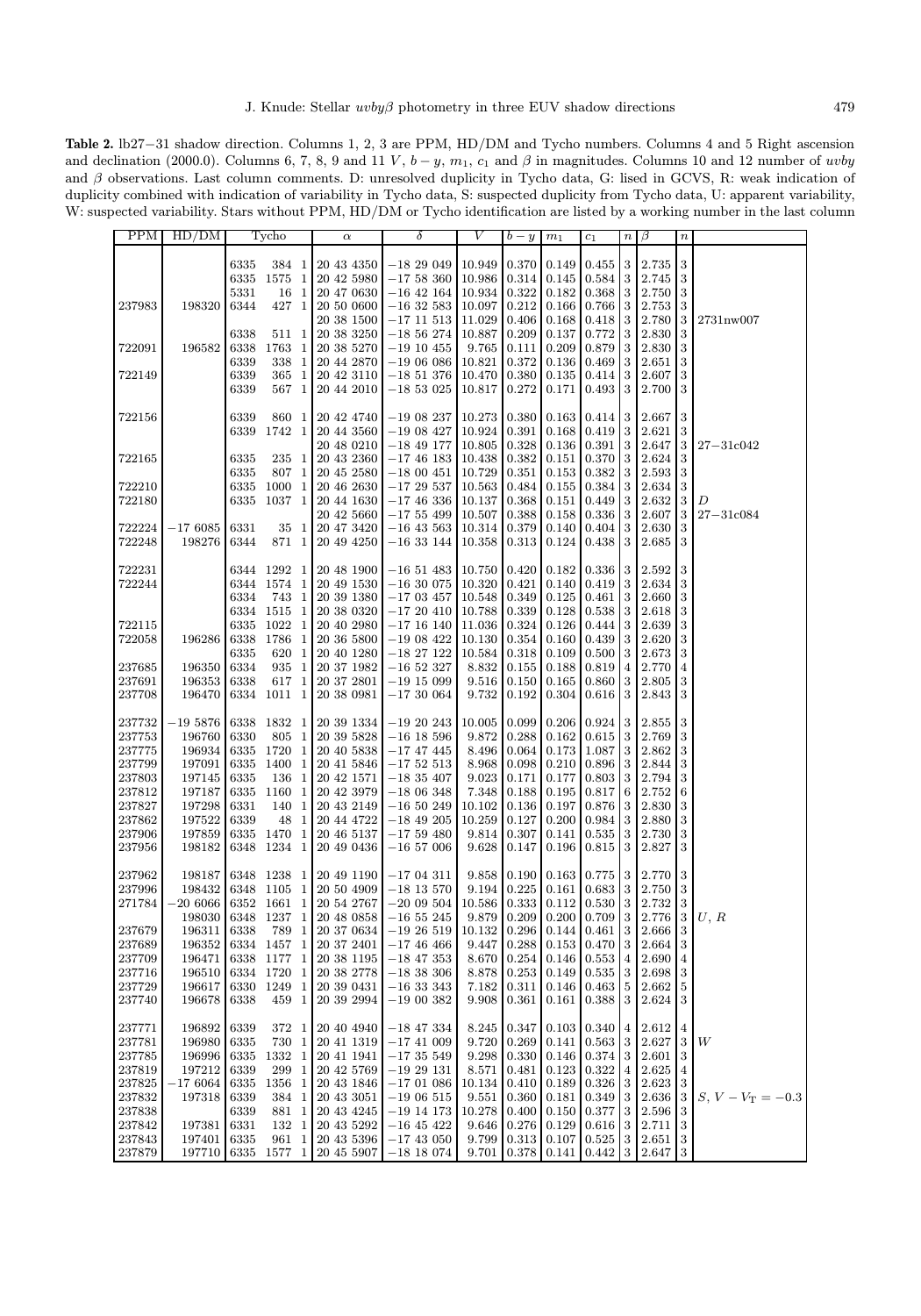Table 2. continued

| <b>PPM</b> | HD/DM     |      | Tycho |              | $\alpha$   | δ              | V      | $b - y$ | m <sub>1</sub> | $c_1$ | $\boldsymbol{n}$ | β     | $\boldsymbol{n}$ |   |
|------------|-----------|------|-------|--------------|------------|----------------|--------|---------|----------------|-------|------------------|-------|------------------|---|
|            |           |      |       |              |            |                |        |         |                |       |                  |       |                  |   |
| 237884     | $-195918$ | 6339 | 1724  | 1            | 20 46 0785 | $-1904496$     | 10.119 | 0.274   | 0.131          | 0.601 | 3                | 2.712 | 3                | W |
| 237895     | 197782    | 6335 | 1148  | $\mathbf{1}$ | 20 46 2542 | $-165253$      | 9.104  | 0.364   | 0.151          | 0.330 | 3                | 2.636 | 3                |   |
| 237902     | 197818    | 6335 | 529   | $\mathbf{1}$ | 20 46 3428 | $-1709465$     | 7.670  | 0.404   | 0.170          | 0.317 | 5                | 2.604 | 5                |   |
| 237915     | 197930    | 6335 | 114   | $\mathbf{1}$ | 20 47 2293 | $-1837164$     | 8.164  | 0.366   | 0.151          | 0.377 | $\overline{4}$   | 2.619 | 3                |   |
| 237927     | 198002    | 6331 | 1788  | $\mathbf{1}$ | 20 47 5705 | $-1628085$     | 9.483  | 0.371   | 0.136          | 0.363 | 3                | 2.631 | 3                | W |
| 237934     | 198029    | 6344 | 1304  | $\mathbf{1}$ | 20 48 1318 | $-16$ 44 201   | 7.867  | 0.304   | 0.140          | 0.441 | $\overline{4}$   | 2.651 | 3                |   |
| 237965     | 198220    | 6348 | 1547  | $\mathbf{1}$ | 20 49 2038 | $-18$ 13 035   | 8.435  | 0.386   | 0.157          | 0.400 | $\overline{4}$   | 2.623 | 3                |   |
| 237977     | 198277    | 6348 | 1230  | $\mathbf{1}$ | 20 49 4596 | $-1806254$     | 9.930  | 0.426   | 0.159          | 0.368 | 3                | 2.612 | 3                |   |
| 237979     | 198304    | 6352 | 1215  | $\mathbf{1}$ | 20 50 0042 | $-19$ 43 242   | 9.357  | 0.375   | 0.136          | 0.356 | 3                | 2.622 | 3                |   |
| 237980     | 198303    | 6348 | 154   | $\mathbf{1}$ | 20 50 0117 | $-16$ 57 021   | 9.711  | 0.372   | 0.152          | 0.428 | 3                | 2.656 | 3                |   |
|            |           |      |       |              |            |                |        |         |                |       |                  |       |                  |   |
| 237987     | 198382    | 6352 | 456   | $\mathbf{1}$ | 20 50 2959 | $-19$ 41 257   | 9.569  | 0.320   | 0.127          | 0.495 | 3                | 2.640 | 3                |   |
| 238018     | 198602    | 6352 | 925   | $\mathbf{1}$ | 20 51 5854 | $-19\ 50\ 500$ | 9.299  | 0.449   | 0.208          | 0.273 | 3                | 2.587 | 3                |   |
| 238022     | 198631    | 6352 | 23    | $\mathbf{1}$ | 20 52 0918 | $-1904285$     | 9.187  | 0.381   | 0.157          | 0.442 | 3                | 2.619 | 3                |   |
| 238053     | 238053    | 6352 | 395   | $\mathbf{1}$ | 20 53 3625 | $-19$ 45 599   | 9.778  | 0.373   | 0.152          | 0.377 | 3                | 2.639 | 3                |   |
| 238059     | 198850    | 6348 | 246   | $\mathbf{1}$ | 20 53 4511 | $-17$ 14 174   | 9.503  | 0.336   | 0.159          | 0.412 | 3                | 2.644 | 3                |   |
| 238061     | 198866    | 6344 | 841   | $\mathbf{1}$ | 20 53 5008 | $-16$ 43 160   | 10.015 | 0.446   | 0.171          | 0.389 | 3                | 2.609 | 3                |   |
| 238066     | 198902    | 6352 | 384   | $\mathbf{1}$ | 20 54 0574 | $-1859489$     | 7.467  | 0.368   | 0.164          | 0.426 | $\overline{4}$   | 2.635 | $\overline{4}$   |   |
| 271439     | 196680    | 6338 | 954   | $\mathbf{1}$ | 20 39 3622 | $-2005228$     | 9.661  | 0.257   | 0.150          | 0.525 | 3                | 2.653 | 3                |   |
| 271518     | 197235    | 6339 | 1210  | $\mathbf{1}$ | 20 43 0549 | $-20$ 13 306   | 9.140  | 0.340   | 0.130          | 0.462 | 3                | 2.657 | 3                |   |
| 237747     | 196732    | 6338 | 1757  | $\mathbf{1}$ | 20 39 4659 | $-18$ 45 269   | 10.066 | 0.457   | 0.202          | 0.250 | 3                | 2.577 | 3                |   |
|            |           |      |       |              |            |                |        |         |                |       |                  |       |                  |   |
|            | 197299    | 6339 | 558   | $\mathbf{1}$ | 20 43 2671 | $-1928589$     | 9.202  | 0.274   | 0.151          | 0.476 | 3                | 2.658 | 3                |   |
| 237908     | 197860    | 6335 | 278   | $\mathbf{1}$ | 20 46 5209 | $-1837572$     | 9.916  | 0.442   | 0.164          | 0.247 | 3                | 2.597 | 3                | W |
| 237923     | 197982    | 6331 | 1502  | $\mathbf{1}$ | 20 47 4241 | $-15$ 41 521   | 9.311  | 0.377   | 0.172          | 0.350 | 3                | 2.618 | 3                |   |
| 722262     | 198395    | 6352 | 344   | $\mathbf{1}$ | 20 50 3528 | $-1858511$     | 9.816  | 0.395   | 0.134          | 0.292 | 3                | 2.601 | 3                |   |
| 722266     | 198408    | 6352 | 318   | $\mathbf{1}$ | 20 50 3991 | $-1858176$     | 9.841  | 0.372   | 0.136          | 0.333 | 3                | 2.616 | 3                |   |
| 238033     | 198687    | 6352 | 1256  | $\mathbf{1}$ | 20 52 3872 | $-19$ 43 305   | 9.935  | 0.469   | 0.188          | 0.312 | 3                | 2.587 | 3                |   |
| 722296     | 198712    | 6348 | 1436  | $\mathbf{1}$ | 20 52 4528 | $-1837423$     | 9.805  | 0.390   | 0.104          | 0.366 | 3                | 2.614 | 3                |   |

the publication of the Tycho Catalog, ESA (1997). The PPM Catalog, Röser & Bastian (1993), provides a rough one dimensional spectral classification and all stars with a classification earlier than G5 were included but PPM is of course not complete. The PPM candidates were supplemented with all stars from the Space Telescope Guide Star Catalog brighter than  $V \approx 11.5^{\text{m}}$ . The GSC provides, however, only a magnitude and a position but no color information, (Lasker et al. 1990). The resulting observing lists ended up containing hundreds of stars for each region. Most of the stars have been identified in the recently published Tycho Catalog, ESA (1997).

The observations were carried out with the SAT, La Silla. SAT is a 50 cm telescope with a permanent six channel photometer designed for efficient work in the  $uvby\beta$ system. The telescope may be operated in a fully automated mode but was used in a semiautomatic way. Only letting the telescope center the star in a diaphragm. The integrations were followed manually since the temperature of most of the candidate stars were unknown. Any standard error or minimum count condition in all four bands could have left the telescope measuring only a few K, M stars in a night. The uvby observations were performed first in order to select a list of stars to have  $\beta$  observations,  $\beta$  looses its sensitivity in the mid G star range.

On *uvby* nigths  $\sim 50$  standards from the lists of Crawford & Barnes (1970), Grønbech et al. (1976), Olsen (1983, 1993) were observed. The large number is necessary to cover the B, A, F, G, K, M range for dwarfs and

evolved stars and with a spread in metallicity. Special care was taken to determine the atmospheric extinction since the lb165−32 shadow has a rather northern latitude.

After the *uvby* observations the  $\beta$  data were taken. In principle much simpler but a little hampered but the narrowness  $\sim$ 30 Å of the narrow band. In the March 1995 run there were some further problems with the wide band running wild at times due to sparks caused by oil leaking into the multiplier's socket. Apart from standards taken from the uvby standards mentioned above primary standards from Crawford & Mander (1966) were observed. In a  $\beta$  night  $\sim$ 25 standards are observed.

The observations were carried out during three observing runs in December 1993, November 1994 and March 1995. A total of seven weeks were spent at the telescope. The bulk of stars from the original list turned out to be later than the validity of the accurate distance, intrinsic color calibration of the  $uvby\beta$  system. It is hoped that these late type stars eventually may be used to determine lower distance limits for the three shadowing clouds. Their location in front of the clouds will be confirmed by the absence of polarization and with one parameter less,  $E_{b-y}$  is known to be zero, their distance may be determined from the uvby photometry alone. Data for these late type stars are not included in the present catalog.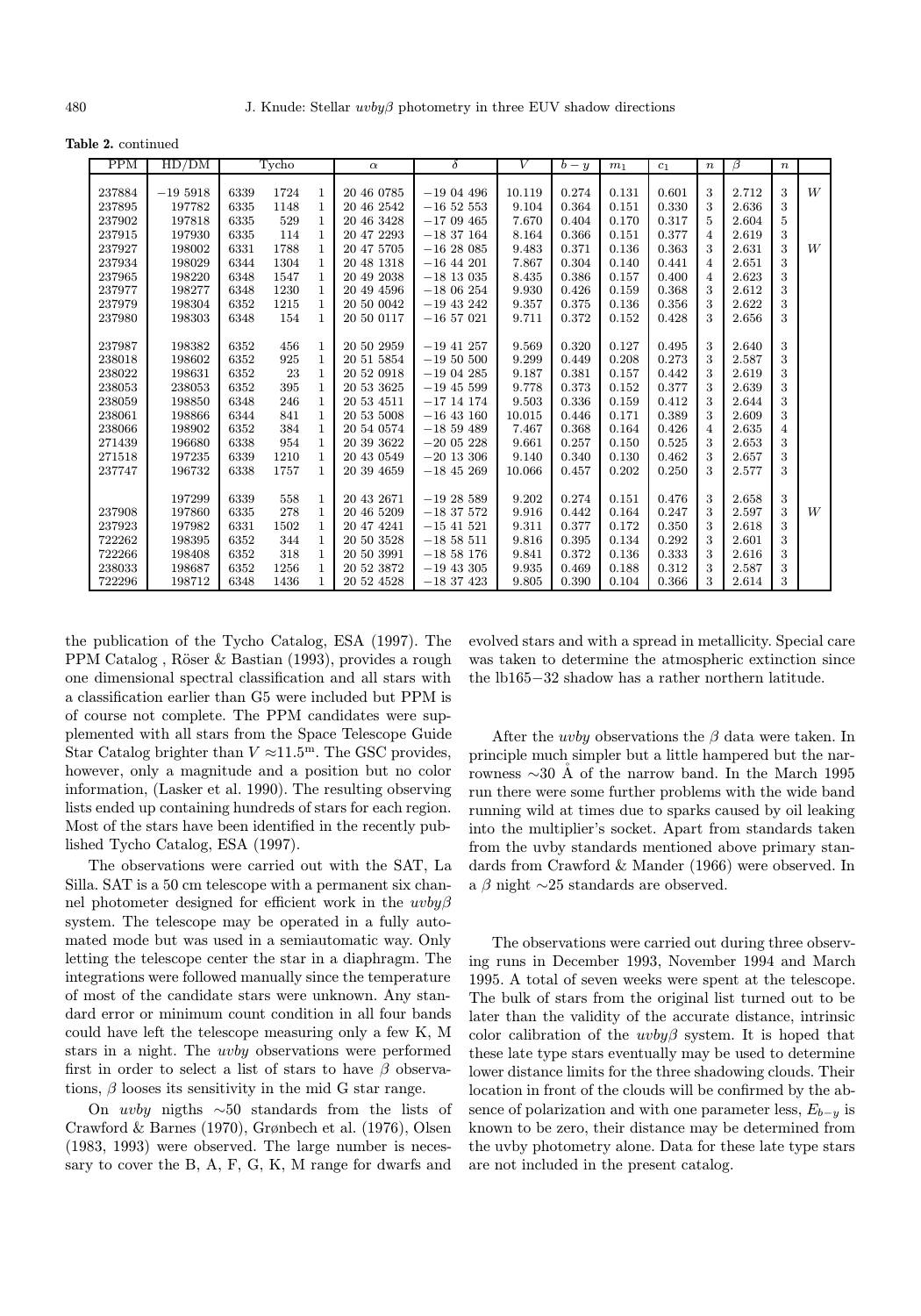Table 3. lb329+46 shadow direction. Columns 1, 2, 3 are PPM, HD/DM and Tycho numbers. Columns 4 and 5 Right ascension and declination (2000.0). Columns 6, 7, 8, 9 and 11 V,  $b - y$ ,  $m_1$ ,  $c_1$  and  $\beta$  in magnitudes. Columns 10 and 12 number of uvby and β observations. Last column comments. D: unresolved duplicity in Tycho data, G: listed in GCVS, R: weak indication of duplicity combined with indication of variability in Tycho data, S: suspected duplicity from Tycho data, U: apparent variability, W: suspected variability. Stars without PPM, HD/DM or Tycho identification are listed by a working number in the last column

| <b>PPM</b> | HD/DM     |      | Tycho          |              | $\alpha$   | $\delta$       | V      | $b - y$ | m <sub>1</sub> | $\scriptstyle c_1$ | $\boldsymbol{n}$ | $\beta$ | $\, n$           |           |
|------------|-----------|------|----------------|--------------|------------|----------------|--------|---------|----------------|--------------------|------------------|---------|------------------|-----------|
|            |           |      |                |              |            |                |        |         |                |                    |                  |         |                  |           |
| 228282     | 123102    | 5560 | 1469           | $\mathbf{1}$ | 14 05 5750 | $-1304120$     | 9.081  | 0.215   | 0.176          | 0.676              | 3                | 2.771   | $\,3$            | multiple  |
| 228281     | 123103    | 5560 | 1470           | $\mathbf{1}$ | 14 05 5750 | $-1304250$     | 9.074  | 0.227   | 0.157          | 0.664              | 3                | 2.758   | $\,3$            |           |
| 228076     | 121784    | 5557 | 1457           | $\,1$        | 13 57 4750 | $-11$ 32 $117$ | 8.131  | 0.116   | 0.218          | 0.900              | 4                | 2.847   | $\overline{4}$   |           |
| 228279     | 123088    | 5560 | 1168           | $\mathbf{1}$ | 14 05 5570 | $-13$ 15 525   | 10.138 | 0.409   | 0.164          | 0.345              | 3                | 2.631   | $\,3$            |           |
|            |           |      |                |              |            | $-13$ 15 481   |        |         | 0.172          |                    |                  |         | $\,3$            |           |
|            |           |      |                |              | 14 09 5130 |                | 11.317 | 0.444   |                | 0.294              | 3                | 2.584   |                  | 32946e014 |
| 717492     | 123765    | 5561 | 1310           | $\mathbf 1$  | 14 09 5270 | $-12$ 49 412   | 9.863  | 0.419   | 0.186          | 0.295              | 3                | 2.609   | $\,3$            |           |
| 228253     | $-113661$ | 5560 | 3              | $\mathbf{1}$ | 14 04 4940 | $-1230098$     | 10.492 | 0.447   | 0.226          | 0.248              | 3                | 2.592   | $\,3$            |           |
| 228278     | 123087    | 5560 | 565            | $\mathbf{1}$ | 14 05 5210 | $-12$ 42 117   | 8.305  | 0.302   | 0.141          | 0.420              | 3                | 2.680   | $\,4$            |           |
| 282222     | $-123949$ | 5560 | 1030           | $\mathbf{1}$ | 14 03 3990 | $-1305489$     | 10.613 | 0.360   | 0.158          | 0.400              | 3                | 2.644   | $\,3$            |           |
| 228200     | $-123947$ | 5560 | 1200           | $\mathbf{1}$ | 14 02 5640 | $-12$ 43 050   | 10.716 | 0.423   | 0.216          | 0.273              | 3                | 2.580   | $\,3$            |           |
|            |           |      |                |              |            |                |        |         |                |                    |                  |         |                  |           |
| 228134     | 122124    | 5560 | 1079           | $\mathbf{1}$ | 14 00 0430 | $-12$ 42 242   | 9.483  | 0.367   | 0.146          | 0.318              | 3                | 2.648   | $\,3$            |           |
| 228089     | 121866    | 5560 | 1135           | $\mathbf{1}$ | 13 58 1810 | $-12$ 37 313   | 9.567  | 0.363   | 0.146          | 0.431              | 3                | 2.685   | $\,3$            |           |
| 228175     | 122390    | 5557 | 651            | $\mathbf{1}$ | 14 01 5270 | $-11$ 28 214   | 9.080  | 0.333   | 0.141          | 0.363              | 3                | 2.662   | $\,3$            |           |
| 228184     | $-103807$ | 5557 | 740            | $\mathbf{1}$ | 14 02 2590 | $-11$ 19 498   | 10.401 | 0.316   | 0.151          | 0.455              | 3                | 2.690   | $\,3$            | W         |
| 228147     | $-103799$ | 5557 | 947            | $\mathbf{1}$ | 14 00 4740 | $-11\;26\;071$ | 10.427 | 0.436   | 0.151          | 0.352              | 3                | 2.617   | $\,3$            |           |
|            |           |      |                | $\mathbf{1}$ |            |                |        |         |                |                    |                  |         | $\,3$            |           |
| 228132     | 122107    | 5560 | 178            |              | 14 00 0250 | $-13$ 43 009   | 9.556  | 0.292   | 0.144          | 0.639              | 3                | 2.757   |                  |           |
| 228201     | 122565    | 5557 | 798            | $\mathbf{1}$ | 14 02 5695 | $-10$ 27 564   | 8.707  | 0.191   | 0.171          | 0.788              | 4                | 2.770   | $\,3$            |           |
| 228217     | 122658    | 5557 | 627            | $\mathbf{1}$ | 14 03 2727 | $-10\,58\,023$ | 7.636  | 0.162   | 0.228          | 0.899              | $\overline{4}$   | 2.815   | $\,3$            |           |
| 228281     | 123103    | 5560 | 1470           | $\mathbf{1}$ | 14 05 5737 | $-1304251$     | 9.028  | 0.227   | 0.163          | 0.670              | 3                | 2.788   | $\,3$            |           |
| 228456     | 124249    | 5561 | 229            | $\mathbf{1}$ | 14 12 4341 | $-13\;11\;560$ | 9.669  | 0.172   | 0.197          | 0.798              | 3                | 2.848   | 3                |           |
|            |           |      |                |              |            |                |        |         |                |                    |                  |         |                  |           |
| 228461     | 124275    | 5561 | 829            | $\mathbf{1}$ | 14 12 5452 | $-14$ 10 $205$ | 8.866  | 0.169   | 0.208          | 0.796              | 3                | 2.860   | 3                |           |
| 228069     |           |      |                |              | 13 57 3545 | $-1106485$     | 10.781 | 0.393   | 0.151          | 0.371              | 3                | 2.625   | $\,2$            |           |
| 228080     | 121830    | 5557 | 1426           | $\mathbf{1}$ | 13 58 0313 | $-1005265$     | 9.396  | 0.282   | 0.147          | 0.502              | 3                | 2.710   | 3                |           |
| 228084     | $-133800$ | 5560 | 526            | $\mathbf{1}$ | 13 58 1093 | $-14$ 01 365   | 10.201 | 0.340   | 0.145          | 0.432              | 3                | 2.691   | $\,3$            |           |
| 228091     | 121882    | 5557 | 1372           | $\mathbf{1}$ | 13 58 2554 | $-11$ 09 267   | 9.538  | 0.317   | 0.134          | 0.458              | 3                | 2.658   | $\,3$            |           |
| 228116     | 122025    | 5557 | 205            | $\mathbf{1}$ | 13 59 2299 | $-10$ 44 043   | 9.779  | 0.414   | 0.177          | 0.338              | 3                | 2.598   | $\,3$            |           |
|            |           |      |                |              |            |                | 8.650  |         |                |                    |                  |         | $\,3$            |           |
| 228133     | 122123    | 5557 | 694            | $\mathbf{1}$ | 14 00 0364 | $-11$ 47 088   |        | 0.345   | 0.150          | 0.353              | 3                | 2.618   |                  |           |
| 228139     | 122170    | 5560 | 1176           | $\mathbf{1}$ | 14 00 2397 | $-14$ 13 202   | 9.785  | 0.335   | 0.153          | 0.380              | 3                | 2.637   | $\,3$            |           |
| 228157     |           | 5557 | 1148           | $\mathbf{1}$ | 14 01 1401 | $-1022384$     | 8.864  | 0.314   | 0.128          | 0.485              | $\,3$            | 2.655   | $\,3$            |           |
| 228158     | 122304    | 5560 | 879            | $\mathbf{1}$ | 14 01 2310 | $-12\,55\,063$ | 9.843  | 0.366   | 0.163          | 0.398              | 3                | 2.624   | 3                |           |
|            |           |      |                |              |            |                |        |         |                |                    |                  |         |                  |           |
| 228171     | 122347    | 5560 | $\overline{4}$ | $\mathbf{1}$ | 14 01 4156 | $-13$ 12 451   | 10.037 | 0.346   | 0.138          | 0.374              | 3                | 2.668   | 3                |           |
| 228183     | 122485    | 5557 | 941            | $\mathbf{1}$ | 14 02 2536 | $-11$ 42 428   | 9.978  | 0.375   | 0.155          | 0.369              | $\,3$            | 2.628   | $\,3$            |           |
| 228190     | $-093836$ | 5557 | 710            | $\mathbf{1}$ | 14 02 3192 | $-10$ 27 435   | 9.550  | 0.293   | 0.158          | 0.466              | 3                | 2.676   | $\,3$            | W         |
| 228222     | $-123949$ | 5560 | 1030           | $\mathbf{1}$ | 14 03 3989 | $-1305474$     | 10.587 | 0.367   | 0.149          | 0.362              | 3                | 2.637   | $\,3$            |           |
| 228224     | 122701    | 5560 | 188            | $\mathbf{1}$ | 14 03 4264 | $-13$ 17 197   | 9.373  | 0.372   | 0.148          | 0.288              | 3                | 2.605   | $\,3$            |           |
| 228235     | 122800    | 5557 | 128            | $\mathbf{1}$ | 14 04 1210 | $-1207474$     | 7.921  | 0.266   | 0.146          | 0.622              | $\overline{4}$   | 2.725   | $\overline{4}$   |           |
| 228269     | 123036    | 5557 | 340            | $\mathbf{1}$ | 14 05 3276 | $-11\ 29\ 131$ | 9.595  | 0.294   | 0.148          | 0.462              | 3                | 2.689   | 3                |           |
| 228277     | 123066    | 5560 | 260            | $\mathbf{1}$ | 14 05 5174 | $-14$ 14 336   | 9.351  | 0.312   | 0.158          | 0.426              | 3                | 2.684   | $\,3$            |           |
| 228325     | 123381    | 6137 | 36             | $\mathbf{1}$ | 14 07 4122 | $-15\;46\;544$ | 10.390 | 0.431   | 0.187          | 0.291              | 3                | 2.616   | $\,3$            |           |
| 228328     | 123411    | 5558 | 1536           | $\mathbf{1}$ | 14 07 5019 | $-1203099$     | 10.608 | 0.289   | 0.140          | 0.441              | 3                | 2.652   | $\boldsymbol{3}$ |           |
|            |           |      |                |              |            |                |        |         |                |                    |                  |         |                  |           |
| 228332     | 123453    | 5561 | 1076           | $\mathbf{1}$ | 14 08 0393 | $-12\,55\,420$ | 7.623  | 0.382   | 0.174          | 0.333              | 3                | 2.625   | $\,3$            |           |
| 228336     | 123455    | 5561 | 1066           | $\mathbf{1}$ | 14 08 1053 | $-1420427$     | 9.402  | 0.389   | 0.135          | 0.455              | 3                | 2.663   | $\,3$            |           |
|            |           |      |                | $\mathbf 1$  |            |                |        |         |                | 0.412              | 3                |         | $\,3$            |           |
| 228339     | $-123968$ | 5561 | 1196           |              | 14 08 1622 | $-12$ 47 $158$ | 10.746 | 0.402   | 0.167          |                    |                  | 2.606   |                  |           |
| 228345     | 123524    | 5558 | 1082           | $\mathbf{1}$ | 14 08 3017 | $-1226059$     | 10.270 | 0.393   | 0.157          | 0.374              | 3                | 2.622   | 3                |           |
| 228351     | $-113674$ | 5558 | 1051           | $\mathbf{1}$ | 14 08 4507 | $-12$ 22 141   | 10.803 | 0.310   | 0.155          | 0.407              | 3                | 2.641   | 3                |           |
| 228372     | 123677    | 5558 | 1048           | $\mathbf 1$  | 14 09 2329 | $-12$ 23 446   | 9.892  | 0.273   | 0.124          | 0.603              | 3                | 2.729   | $\,3$            | W         |
| 228378     | 123729    | 5558 | 1253           | $\,2$        | 14 09 4060 | $-11$ 04 197   | 9.643  | 0.271   | 0.147          | 0.516              | 3                | 2.718   | $\,3$            |           |
| 228388     | 123829    | 5561 | 228            | $\mathbf{1}$ | 14 10 0982 | $-13$ 20 456   | 9.093  | 0.400   | 0.159          | 0.283              | 3                | 2.608   | 3                |           |
| 228390     | 123849    | 5561 | 653            | $\mathbf{1}$ | 14 10 1984 | $-14$ 13 166   | 7.585  | 0.572   | 0.199          | 0.324              | 3                | 2.579   | $\,3$            |           |
| 228392     | $-123984$ | 5561 | 61             | $\mathbf{1}$ | 14 10 2637 | $-1309436$     | 10.694 | 0.475   | 0.212          | 0.288              | 3                | 2.592   | 3                |           |
|            |           |      |                |              |            |                |        |         |                |                    |                  |         |                  |           |
| 228396     | 123900    | 5558 | 919            | 1            | 14 10 3435 | $-11$ 23 299   | 8.878  | 0.283   | 0.126          | 0.498              | 4                | 2.714   | $\,3$            |           |
| 228400     | 123932    | 5561 | 496            | $\mathbf{1}$ | 14 10 4912 | $-14$ 48 043   | 10.178 | 0.305   | 0.157          | 0.460              | 3                | 2.680   | $\,3$            |           |
| 228425     | $-123995$ | 5561 | 113            | $\mathbf 1$  | 14 11 4543 | $-12\,55\,513$ | 10.332 | 0.391   | 0.161          | 0.426              | 3                | 2.617   | 3                |           |
| 228428     | 124119    | 5558 | 161            | $\mathbf{1}$ | 14 11 4876 | $-10$ 58 356   | 10.371 | 0.319   | 0.139          | 0.402              | 3                | 2.687   | $\,3$            |           |
| 228432     | $-113685$ | 5561 | 144            | $\mathbf{1}$ | 14 11 5988 | $-12$ 31 266   | 10.177 | 0.375   | 0.135          | 0.348              | 3                | 2.664   | 3                |           |
| 228438     | 124161    | 6138 | 45             | $\mathbf{1}$ | 14 12 0840 | $-1520049$     | 9.963  | 0.332   | 0.160          | 0.398              | $\,3$            | 2.652   | $\,3$            |           |
| 228444     | $-103843$ |      |                | $\mathbf{1}$ | 14 12 2279 | $-11$ 24 551   | 10.710 | 0.339   | 0.131          | 0.439              | 3                | 2.633   | 3                |           |
|            |           | 5558 | 955            |              |            |                |        |         |                |                    |                  |         |                  |           |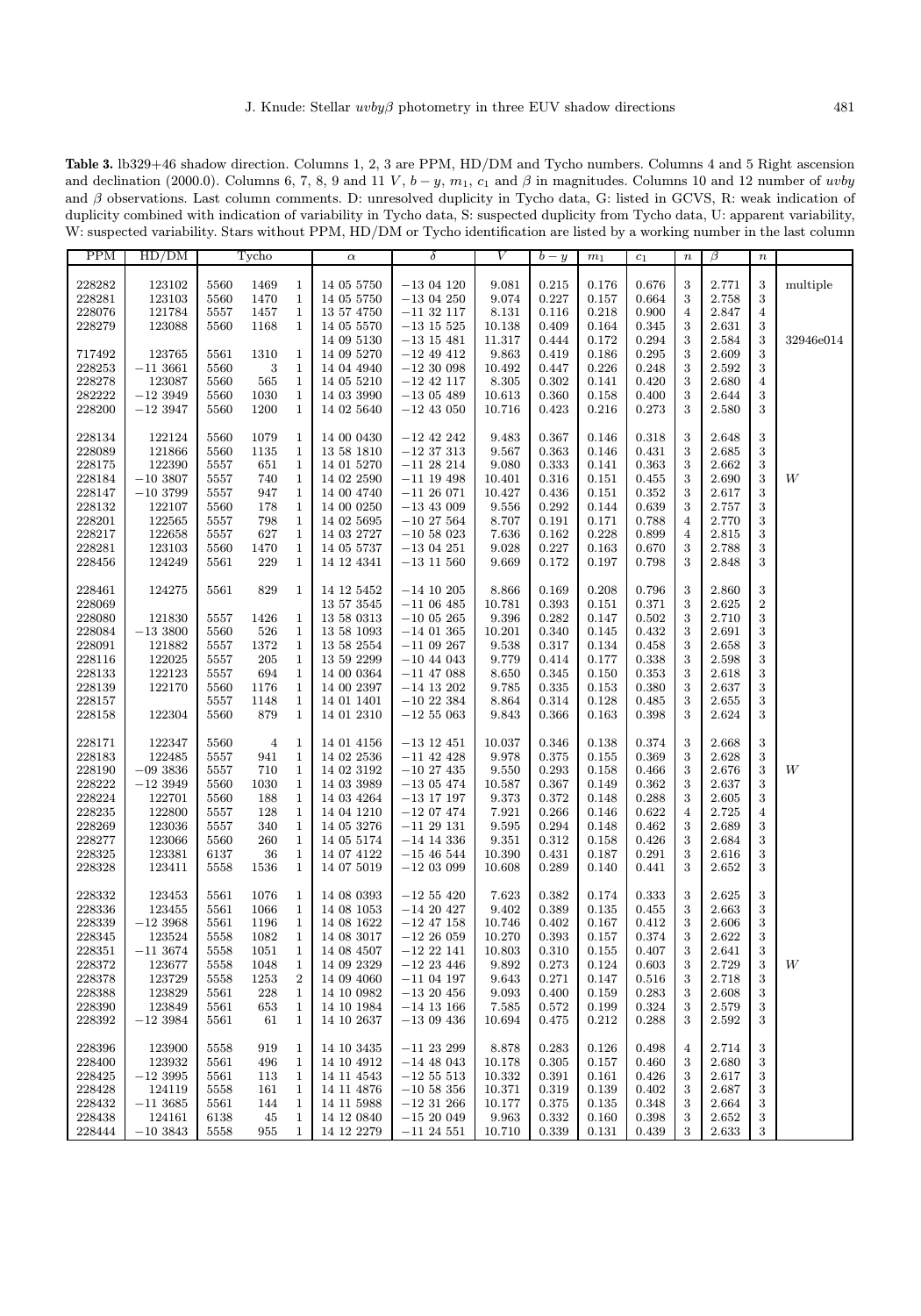

Fig. 1. Combined  $b-y-c_1$  diagram for the three shadow directions. lb165−32 ( $\diamond$ ), lb27−31 ( $\triangle$ ), lb329+46 ( $\times$ ). Solid curves are standard lines,  $\delta m_1$  and  $\delta c_1$  both equals 0. Dashed curves BHB, RHB and the AGB. GB indicated for two metallicities

## 3. Results

The  $uvby\beta$  data are presented as plain averages of the values obtained in individual nights. Since a complete standard system is set up each night no night corrections are applied. Tables 1-3 contain the observations for the three directions, but only for stars with  $\beta > 2.580$ .

The characteristics of the sample is demonstrated in Figs. 1-4. The first of which is the  $(b - y) - c_1$  diagram. Standard lines are drawn as solid curves, the small gaps mark discontinuities between imA and A, and between A and F stars, and are taken from Crawford (1975, 1978, 1979), Hilditch et al. (1983) and Olsen (1984). The dashed curves indicate, from blue to red, blue horizontal branch , red horizontal branch rising in the asymptotic giant branch, the gap between is populated by RR Lyrae stars. The BHB is from Hill et al. (1982), the RHB, AGB and GBs are from Anthony-Twarog & Twarog (1994). The reddening free  $[m_1] - [c_1]$  diagram is displayed in Fig. 2 and we notice that the F stars are shifted to the metal weak side and that the A star range contains a number of metal rich candidates. Due to the presence of the shadows the three regions are known to contain reddening material and Fig. 3 accordingly shows that most of the stars are shifted to the red side of the standard relation in the  $\beta-(b-y)$  diagram. There is however a number of F stars shifted to the blue side, this could be due to a low metal content. So a substantial number of metal weak stars is expected, this was perhaps to be anticipated from the three fields galactic latitude. Figure 4, a reddening free diagram, confirms that the sample contains many metal weak stars among the late Fs, they have small  $[m_1]$  values compared



**Fig. 2.** Reddening free  $[m_1] - [c_1]$  diagram. Coding as in Fig. 1



**Fig. 3.**  $\beta - b - y$  diagram.  $\beta$  reddening free

to the value on the standard curve for a given  $\beta$  value. More surprisingly, the sample contains quite a number of metal rich candidates in the A star range. Metal rich A stars have larger  $[m_1]$  than the standard curve values. A very extreme one is noticed.

The precision of the data is evaluated from multiple observations. Most stars are observed three times in uvby and  $\beta$ . The error of the mean of V,  $b - y$ ,  $m_1$ ,  $c_1$  and  $\beta$ for one star is 0.011, 0.005, 0.008, 0.009 and 0.006 mag respectively.  $\sigma_V$  and  $\sigma_{c_1}$  are marginally smaller than usual: 0.016 and 0.012. Error propagation of such errors provide  $\sigma_{E(b-y)}$  of the order of 0.008 and  $\sigma_{dst}/dst = 15\%$ , (Knude 1978). The distance precision is in agreement with the result from a comparison of photometric distances to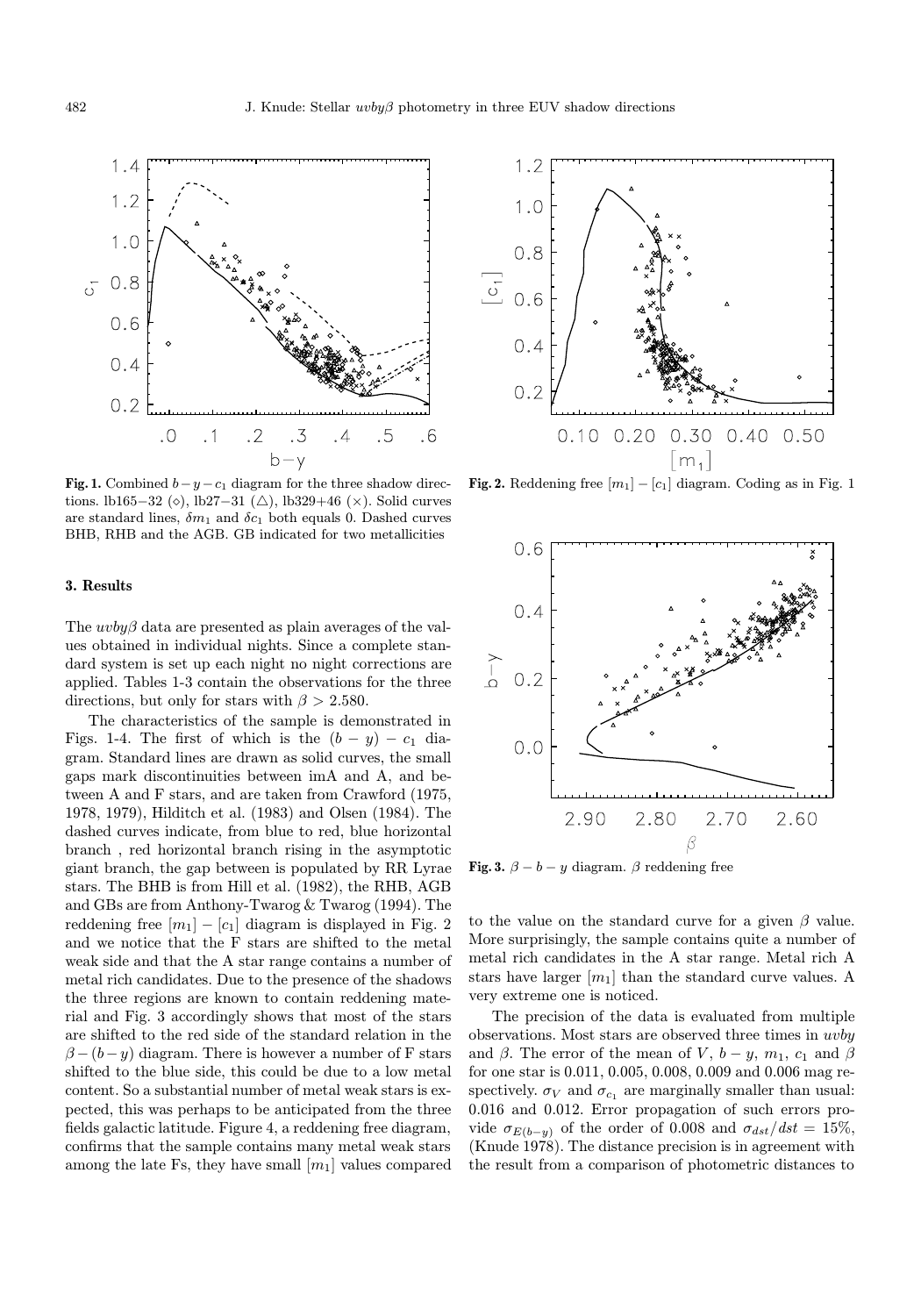

Fig. 4.  $\beta - [m_1]$  diagramme. Stars with small  $[m_1]$  values compared to the standard curve are metal weak, those with larger  $[m_1]$  values may be metal rich. The A star range apparently contains a number of metal rich candidates

Table 4. Differences in the sense this catalog - Hauck & Mermilliod (1990). In 0.001 mag

|                | m <sub>1</sub> | $_{c_1}$ |    |
|----------------|----------------|----------|----|
|                |                |          |    |
| $\overline{2}$ | 12             | ŽΙ       | g  |
|                | 19             | ാ        | '0 |

Hipparcos parallaxes for the  $\sim$ 20 stars in common, see Sect. 4.

Our data accuracy may be checked to published data, Hauck & Mermilliod (1990). Table 4 displays the outcome, for a small number of stars though. There is one outlayer in  $c_1$  and the mean deviation in  $\beta$  is a little large. Assuming identical intrinsic standard deviations in our data and the published ones, we may check our intrinsic accuracy: 0.008, 0.006, 0.008, 0.015 and 0.006 in V,  $b-y$ ,  $m_1$ ,  $c_1$  and β respectively.  $\sigma_V$  is lower than expected, otherwise these numbers confirm the accuracy expected from integration time and number of observations decided at the telescope.  $c_1$  and  $\beta$  are both essential for the derivation of  $M_V$  and  $E_{b-u}$ .

## 4. Discussion

The main goal by the present undertaking is to locate the interstellar material responsible for the extreme ultraviolet absorption in space. Meaning that we need color excesses and stellar distances. A priori we expect distances with an accuracy of 15% depending on the validity of the absolute calibration of the  $uvby\beta$  system of course. The color excesses may be checked with the polarimetry in progression,



Fig. 5. Photometric distance versus  $1./\pi$  for stars in the shadow directions within a photometric distance of 150 pc. The three deviant points are more or less understandable. A 15% accuracy in the photometric distances are confirmed for this small sample

polarimetry is an order of magnitude more accurate than photometry. Preliminary results from the 2.5 m Nordic Optical Telescope for the lb329+46 shadow indicate that the ratio of polarization to reddening is large, Knude and Bowyer (in preparation). The distances uncertainty may be confirmed by the recently published Hippacos Catalog, ESA (1997). The most essential is of course to confirm the small distances found for the shadowing clouds, if possible. The Hipparcos Catalog is complete to  $V \approx 7.5$ , depending on color. We have compared the list of stars in Tables 1-3 to the Hipparcos Catalog. Within  $D_{uvby\beta} < 150$  pc, without the application of any lower limit to  $\delta c_1$ . The search was performed according to the positions from the observing lists. 24 stars were found in Hipparcos. Figure 5 shows the photometric distance versus  $\frac{1}{\pi}$ . The solid curve is the one – one relation and the dashed curves indicates the  $\pm 15\%$  accuracy expected in the photometric distances. No Hipparcos error applied. There are three large deviations. All with an excuse though. One is an CN star whose luminosity is not calibrated and thus may have a deviant  $\delta c_1$ . Another example is the super metal rich A star candidate mentioned before and the third is probably a misidentification by SAT. The difference between the PPM and Hipparcos position is 10 arcsec. The SAT centers the stars automatically and if they are not located at once it scans a small box and is satisfied by any star so the photometry of the star identified is correct but it is probably not the star with the PPM number in the list. With a standard deviation of 15% 14 of the 21 remaining stars are expected within the dashed lines. 13− 14 are found. The remaining